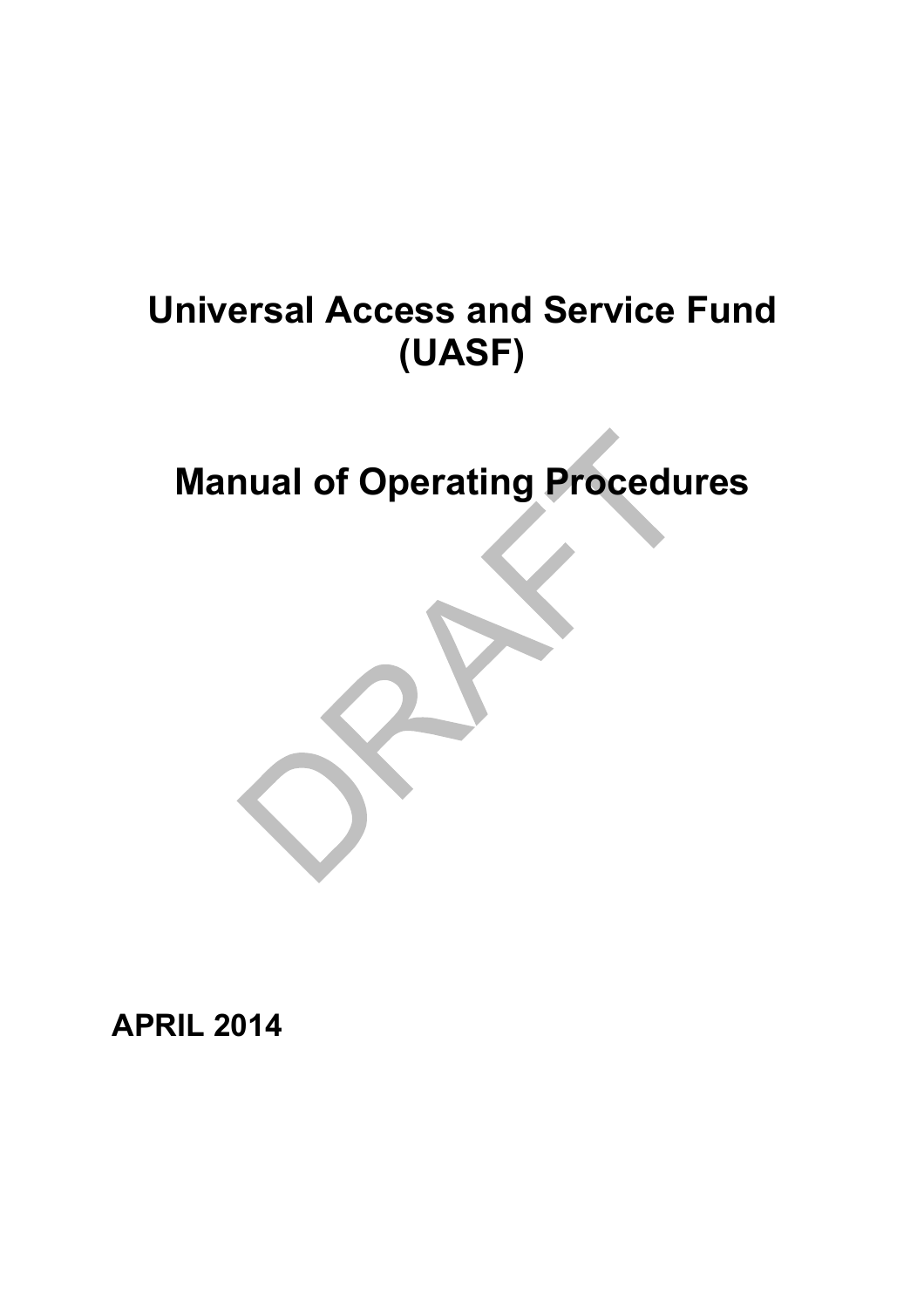# **TABLE OF CONTENTS**

| <b>Title</b>   |                                   |  |
|----------------|-----------------------------------|--|
| 1.             |                                   |  |
| 2.             |                                   |  |
| 3.             |                                   |  |
|                | 3.1                               |  |
|                | 3.2                               |  |
|                | 3.3                               |  |
|                | 3.4<br>3.5                        |  |
|                |                                   |  |
| 4.             |                                   |  |
| 5 <sub>1</sub> |                                   |  |
|                | 5.1                               |  |
|                | 5.1.1                             |  |
|                |                                   |  |
| 6.             |                                   |  |
| 7.             |                                   |  |
| 8.             |                                   |  |
|                | GENERAL ROLE AND FUNCTIONS<br>8.1 |  |
|                | 8.1.1                             |  |
|                | 8.1.2                             |  |
|                | 8.1.3                             |  |
|                |                                   |  |
| 9.             |                                   |  |
|                | 9.1                               |  |
|                | 9.2                               |  |
|                |                                   |  |
|                |                                   |  |
|                |                                   |  |
|                | 10.1                              |  |
|                | 10.2                              |  |
|                | 10.2.1                            |  |
|                | 10.2.2                            |  |
|                | 10.2.3                            |  |
|                | 10.2.4                            |  |
|                | 10.3                              |  |
|                | 10.3.1                            |  |
|                | 10.3.2                            |  |
|                | 10.3.4                            |  |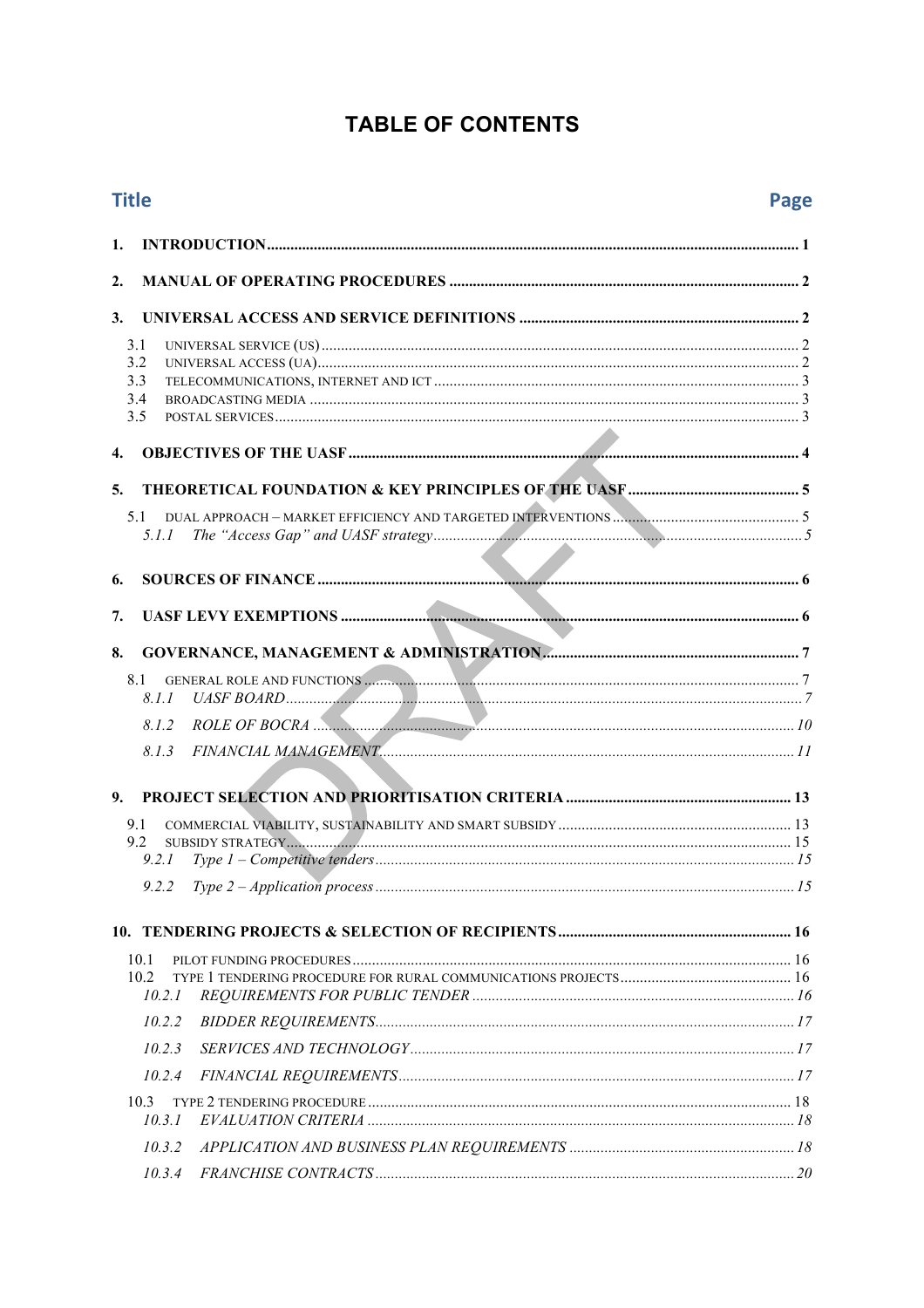| 131  |  |
|------|--|
| 13.2 |  |
|      |  |
|      |  |

**ANNEXES**

#### **ANNEX A: TYPE 1 TENDER – RFP & SERVICE AGREEMENT – SAMPLE CONTENTS**

**ANNEX B: TYPE 2 TENDER – SAMPLE BUSINESS PLAN FORMAT**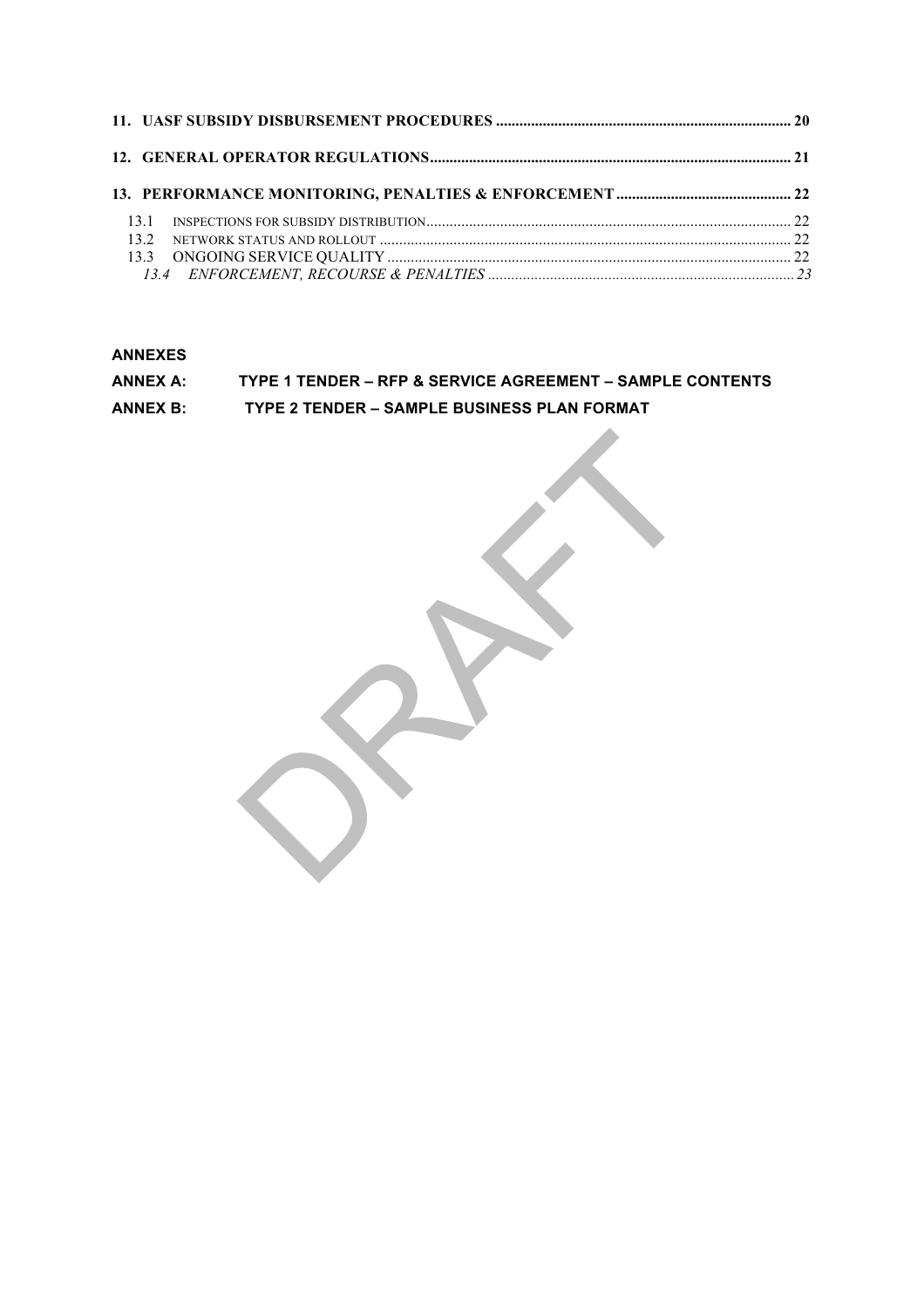# **1. INTRODUCTION**

- 1.1 The Communications Regulatory Authority Act No. 19 of 2012 (CRA Act) at Section 5 (1) (b) gives the Botswana Communications Regulatory Authority Board (The Board) administrative responsibility to promote and ensure universal access with respect to provision of Communication Services in Botswana. The CRA Act further provides, through section 5 (1) (c), for the Board to impose a Universal Access and Service (UAS) levy on identified operators for purposes of funding universal access in the Communications sector.
- 1.2 In line with the Act, the Board established a Universal Access and Service Fund (UASF or the Fund) in April 2014, which will be managed by the UASF Board and supported by the Botswana Communications Regulatory Authority (BOCRA or the Authority). The overall objective of the UASF is to facilitate an enabling environment for the development and use of Communication infrastructure and services in Botswana, particularly in underserved and unserved areas.
- 1.3 Globally UASFs are designed to support and assist in the achievement of the following objectives:
	- a) **Availability -** the level of service should be the same for all users in their place of work or residence, at all times and without geographical discrimination;
	- b) **Accessibility -** all citizens should be treated in a non-discriminatory manner with respect to the price and quality of the service, in all places, without distinction of race, sex, religion, disability etc; and
	- c) **Affordability -** the price of the service should not be a factor that limits service access for all users.
- 1.4 The Telecommunications Policy of 1995 and the ICT Policy for Botswana (Maitlamo 2007) identify expansion of networks and services to reach the whole population as the primary goal of the communications industry in the country. The goal of access to communications is closer to realisation in the more urbanised parts of Botswana, while the provision of services on a public access basis in rural areas is still a challenge. Specific Universal Access and Service (UAS) targets should assist in achieving the national goals.
- 1.5 The Botswana National Broadband Strategy (NBS), developed in 2013, sets out the objectives, targets, principles, and mechanisms to achieve the overall goal of UAS country-wide, within the market context and priorities of the Government and people of Botswana.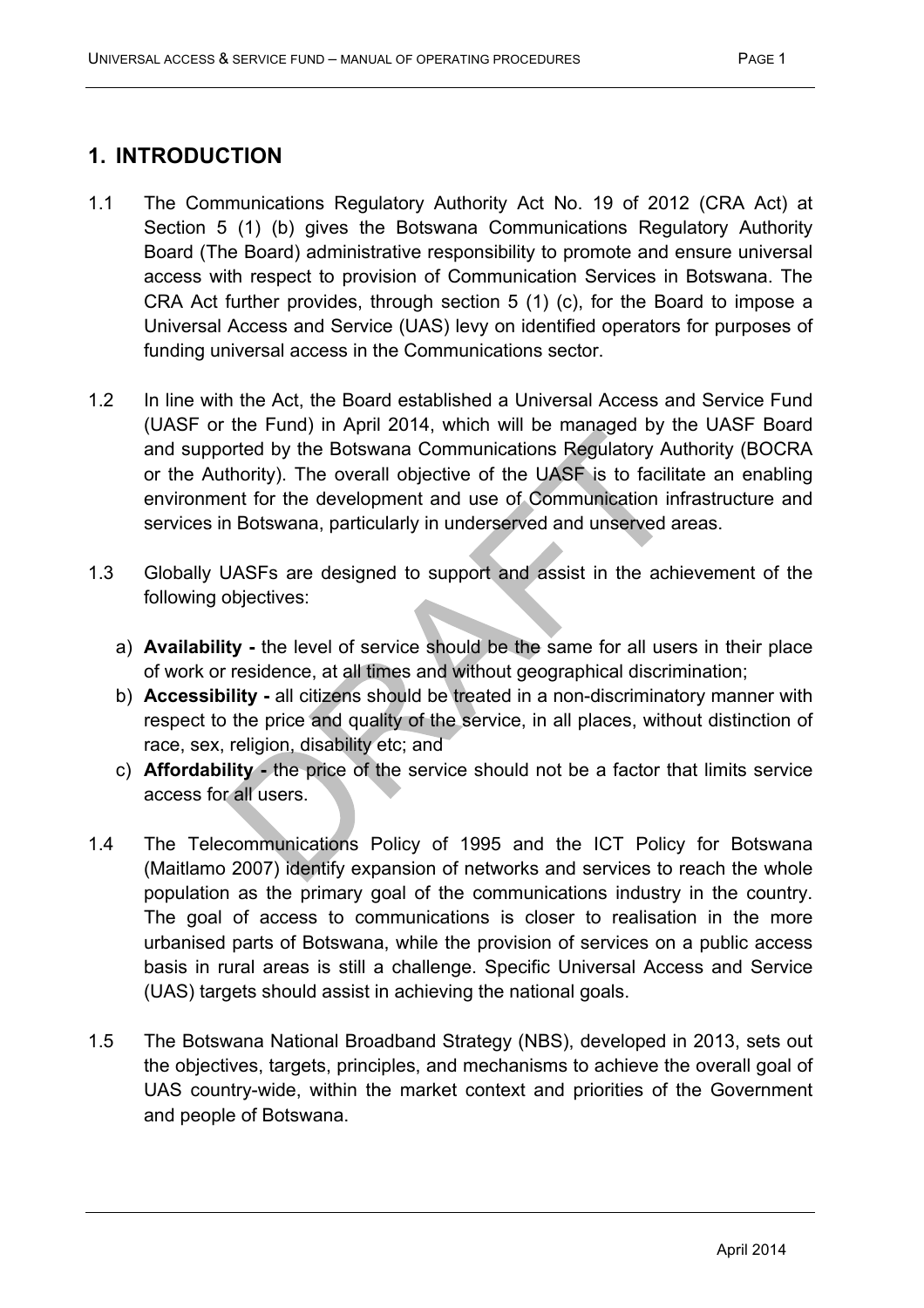# **2. MANUAL OF OPERATING PROCEDURES**

- 2.1 The Manual of Operating Procedures for the UASF provides guidelines and operating principles under which communications development projects funded by the UASF will be managed and administered. The Manual is an essential strategic document, which describes how the Fund should fulfil its mandate.
- 2.2 The Manual of Operating Procedures describes, among others;
	- a) The theoretical foundation and key principles of UAS and the Fund;
	- b) The specific UAS objectives established under the UASF program;
	- c) Sources of finance for the UASF;
	- d) The governance, management and administration of the UASF;
	- e) The development of the UASF programs, project prioritisation and selection criteria;
	- f) The tendering and selection process;
	- g) Subsidy disbursement procedures; and
	- h) Performance Monitoring

# **3. UNIVERSAL ACCESS AND SERVICE DEFINITIONS**

## **3.1 UNIVERSAL SERVICE (US)**

*Means connection and availability of communication networks and services to individual households.*

3.1.1 The principle of Universal Service recognises that once the market penetration of a communications service reaches a high level in society and has demonstrated social and economic value, then that service has become essential to virtually every household. Whereas it is recognised that this goal will be reached only in stages and will be realised in more urbanised and least remote areas first, it is the medium to long-term goal for the whole country.

## **3.2 UNIVERSAL ACCESS (UA)**

*Means reasonable access by individuals to a publicly available communication centre and related services.*

3.2.1 The goal of UA is to ensure that, in the shorter term, all people in every part of the country have reasonable means of *access* to publicly available communication services in their community (even if not necessarily in their home).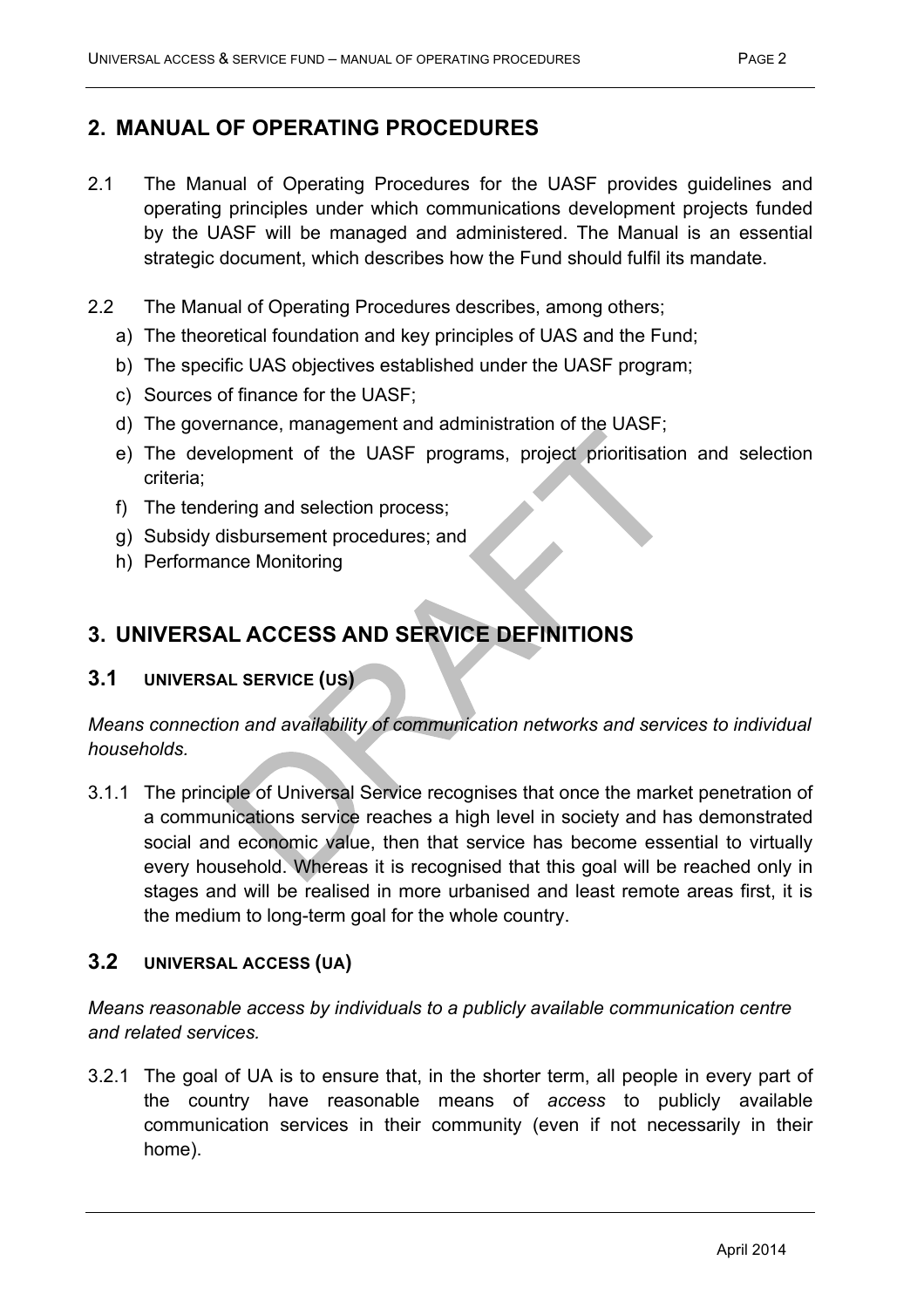3.2.2 UA is an approach to US in low-income and high cost areas, where private demand and perceived need are not yet universal and/or where technical difficulties preclude service providers from being able to economically provide full signal coverage, but where it is feasible to create service points at which public access is available.

## **3.3 TELECOMMUNICATIONS, INTERNET AND ICT**

- 3.3.1 US sets the target of the provision of telephone services, including associated directory and emergency calling, as well as data transmission and reception capabilities, to every household in the country.
- 3.3.2 Whereas UA sets *access target* to a publicly available telephone, data and related telecommunications services in a community, through shared use of lines or user terminals, including public payphones, phone shops, roadside telebusinesses, community telecentres, 'cyber cafés' or information centres.

## **3.4 BROADCASTING MEDIA**

- 3.4.1 Vision 2016 (1997) states that, "All Batswana will have access to the media through national and local radio, television and newspapers."1
- 3.4.2 The main strategies that are essential to achieve and provide UA in the media sector include:
	- a) Creating an open access signal distribution company, that is independent, efficient and cost effective and can be used by all broadcasters;
	- b) Expanding the transmission network throughout the country; and
	- c) Establishing a policy framework that classifies radio broadcasters, in line with international best practice.

# **3.5 POSTAL SERVICES**

l

3.5.1 For UA every community with at least 2,000 inhabitants will have a postal outlet, that offers a collection and delivery point for US postal services. The postal outlet shall be open five days a week during normal business hours, and will be encouraged to collocate with another business such as a shop.

 $1$  Vision 2016 (1997), under Information, Paragraph 2, p. 5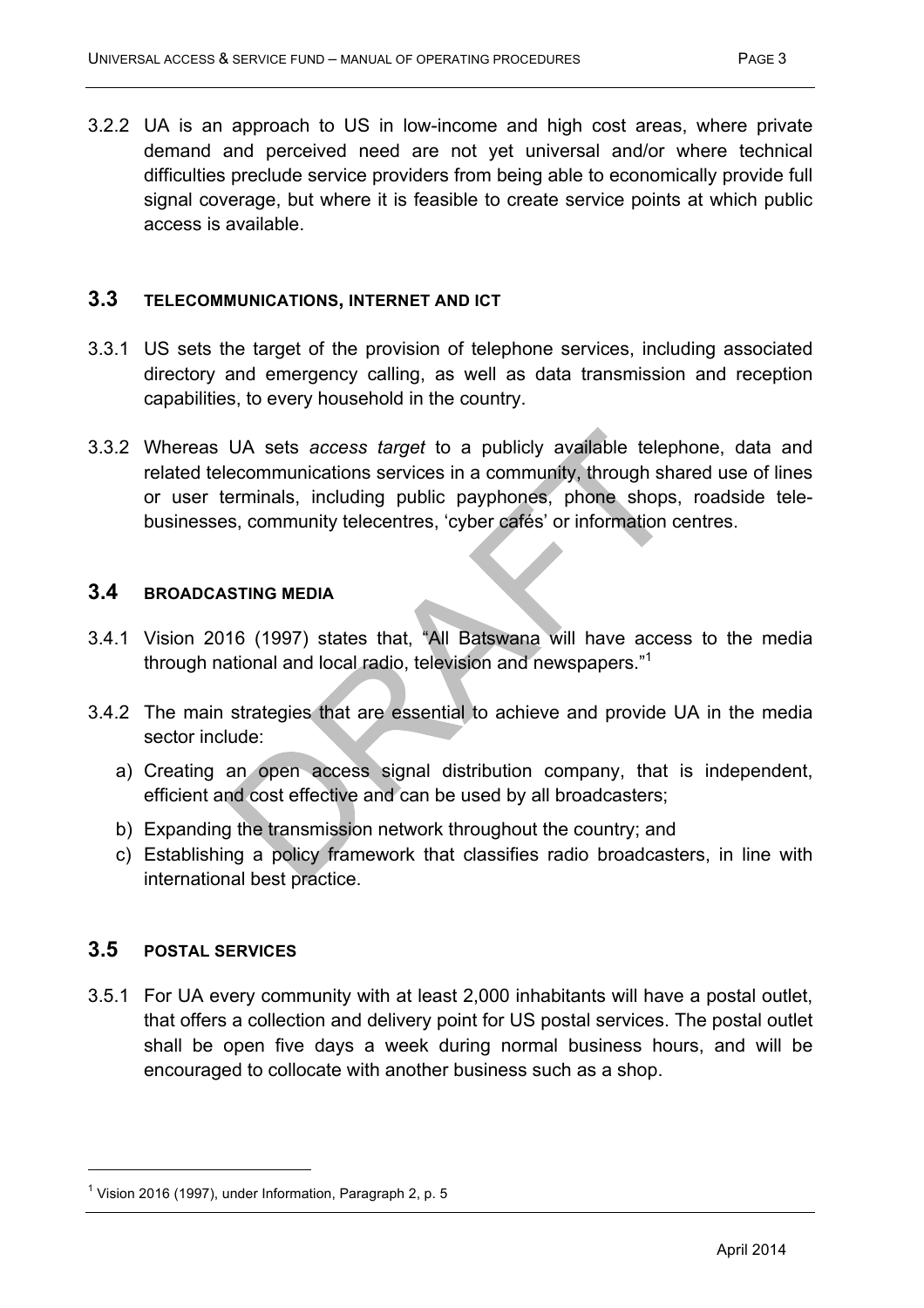# **4. OBJECTIVES OF THE UASF**

- 4.1 The UASF is an institutional and funding instrument designed to achieve some of the objectives of the relevant sectoral communication policies and the National Broadband Strategy plan. The UASF will thus assist in the achievement of UAS in the communications sector encompassing Telecommunications, Internet and ICT, Broadcasting and Postal services.
- 4.2 The Fund shall accumulate financial resources and offer subsidies and financial incentives that would attract operators and service providers to initiate or expand infrastructure and services in underserved areas and where Government deems appropriate to provide communication services. The UASF shall also provide small incentive grants to organisations, individuals and business entities wishing to provide public access to ICTs and Broadband Internet services. The Fund shall also support the expansion of broadcasting signal transmission, content production and the development of universal rural postal services.
- 4.3 The main objectives of the UASF include to:
	- a) Encourage efficient access to and use of communications systems and services throughout Botswana in order to promote social and economic development;
	- b) Ensure the availability of communications services to disadvantaged communities and in unserved and rural areas;
	- c) Encourage licensees to roll-out communications networks and services to uneconomical areas;
	- d) Improve the communication penetration in Botswana;
	- e) Ensure that un-served areas have access to communication systems and services at reasonable costs and affordable prices;
	- f) Encourage the development and use of local content and applications;
	- g) Support universal access and service projects, research and programmes;
	- h) Collect and distribute funds for the achievement of UAS;
	- i) Initiate, manage and oversee the implementation of UAS programs, projects, research and initiatives;
	- j) Monitor the provision of UAS;
	- k) Evaluate on an on-going basis areas supported by the Fund and make appropriate intervention; and
	- l) Engage public and industry stakeholders and publicise key aspects of the UAS programs and initiatives, such as aims, targets, strategies, costs, successes and failures in a transparent manner.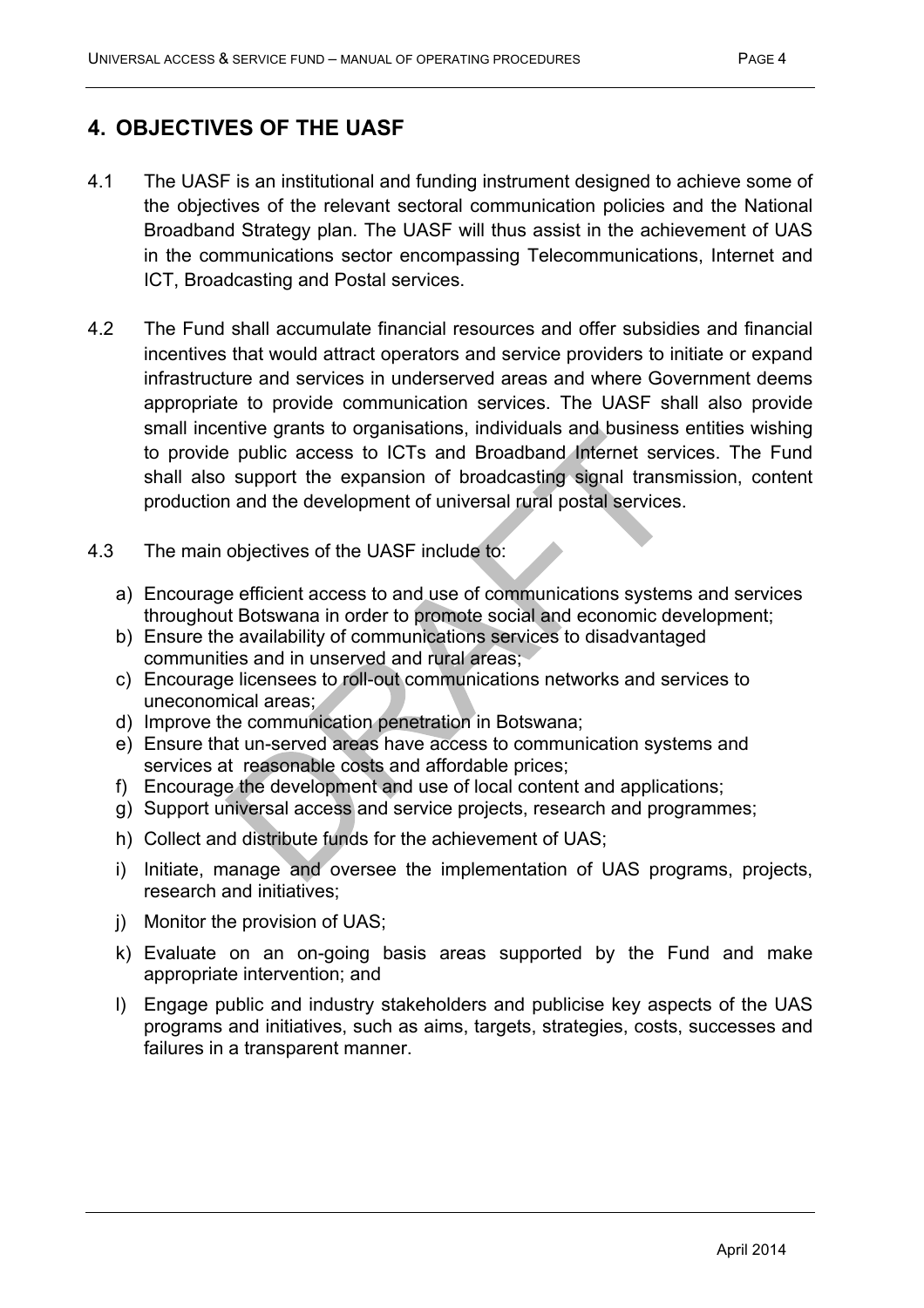# **5. THEORETICAL FOUNDATION & KEY PRINCIPLES OF THE UASF**

#### **5.1 DUAL APPROACH – MARKET EFFICIENCY AND TARGETED INTERVENTIONS**

The vast majority of funds to be disbursed by the UASF will be in the telecommunications sector, including Internet and ICT. The economics and strategic approach of the Broadcasting and Postal Service sectors are to a large extent quite different from telecommunications and Internet. The activities of the UASF in each subsector will therefore be managed in a manner that is appropriate to the specific aspects of the policy or strategy for each sector.

The Government is committed to the fostering of efficient market operation, a fair competitive environment and overall communications sector expansion, and to remove any regulatory or other barriers to the operation of an efficient market. Targeted interventions and financial assistance will only be used as a means to provide support in areas and for user groups where efficient market forces alone cannot provide the desired services.

#### **5.1.1 The "Access Gap" and UASF Strategy**

The objective of UAS is to address the "access gap" for enjoyment of communications services by all. However, the access gap has various forms and aspects, which are correctly addressed by different measures designed to develop the communications market and service the country in an integrated and self-sustaining manner. In developing an effective UASF program, the Government and BOCRA have been guided by an appreciation for these distinctions and manifestations. These can be defined separately as the *market efficiency gap, the smart subsidy gap (or zone)* and the *true access gap.* See graphical representation below.



Figure 1; Communications Access Gap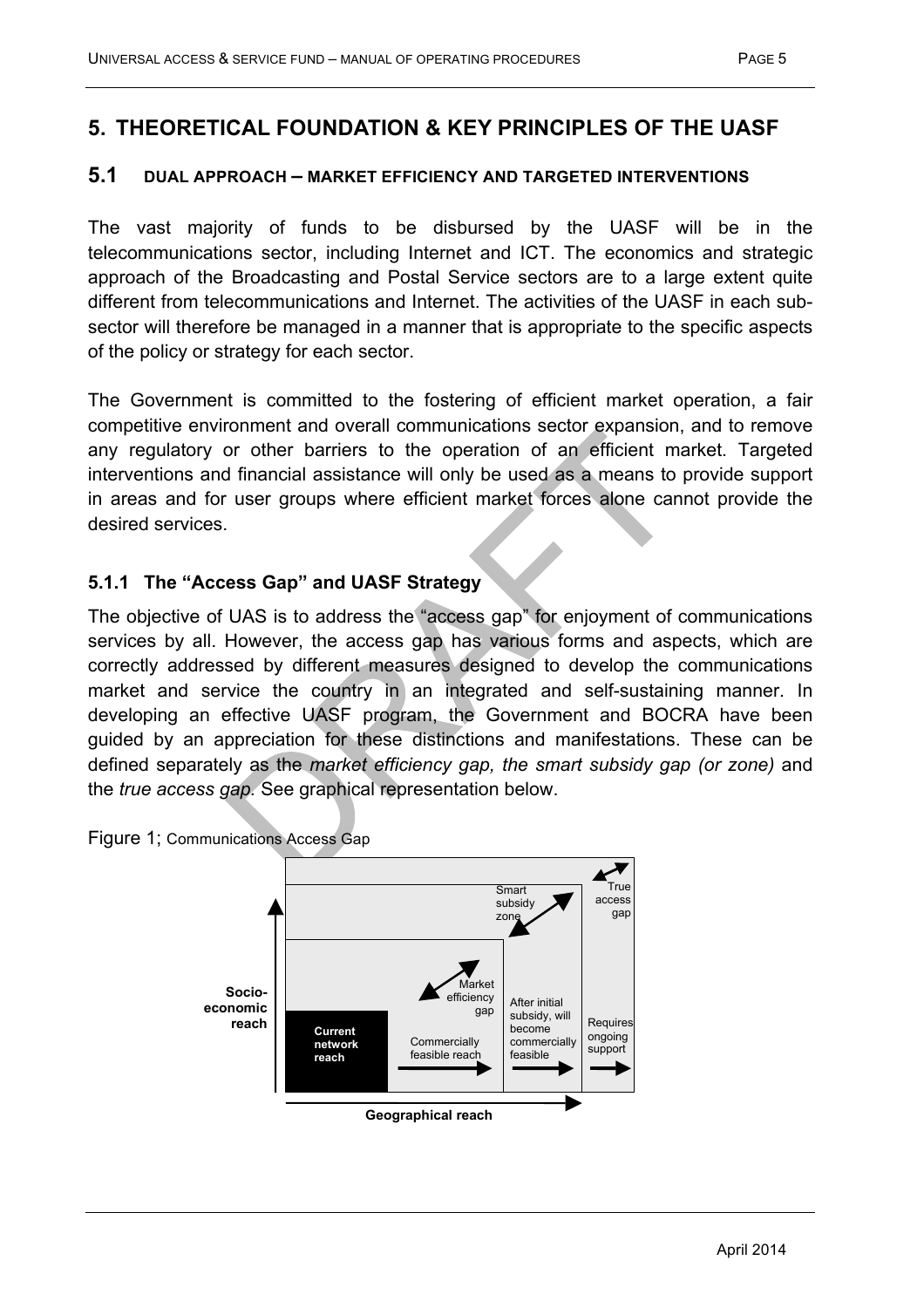The UASF strategy will focus initially on projects that can be financed under the smart subsidy principle, where a one-time agreement for financial support can create service provision that is self-sustainable in the long run, after receipt of the subsidy.

The *true access gap* comprises areas or communications targets that are beyond commercial viability, even in instances where initial smart subsidies are given. Commercial sector operators or service providers serving these areas may need ongoing financial support, possibly in the form of operating subsidies.

Additionally, in the short run, some low population density rural areas of the country beyond *current* reach, in which the availability of national grid electricity supply for communications sites is particularly scarce, may be considered for special recurring financial support.

- 5.1.2 In summary, the general focus and priorities of the UASF will be as follows:
	- a) Distribution of subsidies and financial assistance focused primarily on the *smart subsidy zone*, leveraging these resources to push the market to reach further in a commercial manner;
	- b) Address the *true access gap* only after the market, with regulatory support and smart subsidies, has reached its limit, or through innovative and market-oriented projects and pilots where feasible; and
	- c) Apply financial support to cover excessive operating cost on a temporary basis.

# **6. SOURCES OF FINANCE**

- 6.1 The UAS funds will be sourced mainly from the following:
	- a) UAS levy on identified operators, charged on gross revenue of regulated services and paid quarterly in arrears;
	- b) Government contributions as may be appropriated by the National Assembly from the Budget;
	- c) Grants and donations given for specific universal access and service projects;
	- d) Surplus funds from the Authority; and
	- e) Investment income from accumulated funds.

# **7. UASF LEVY EXEMPTIONS**

The BOCRA Board may relieve certain licensed service providers, specifically and only those communications service providers with revenues below a specified level, or startup companies with projected revenues below the specified level, from levy charges until such time as the Board may decide.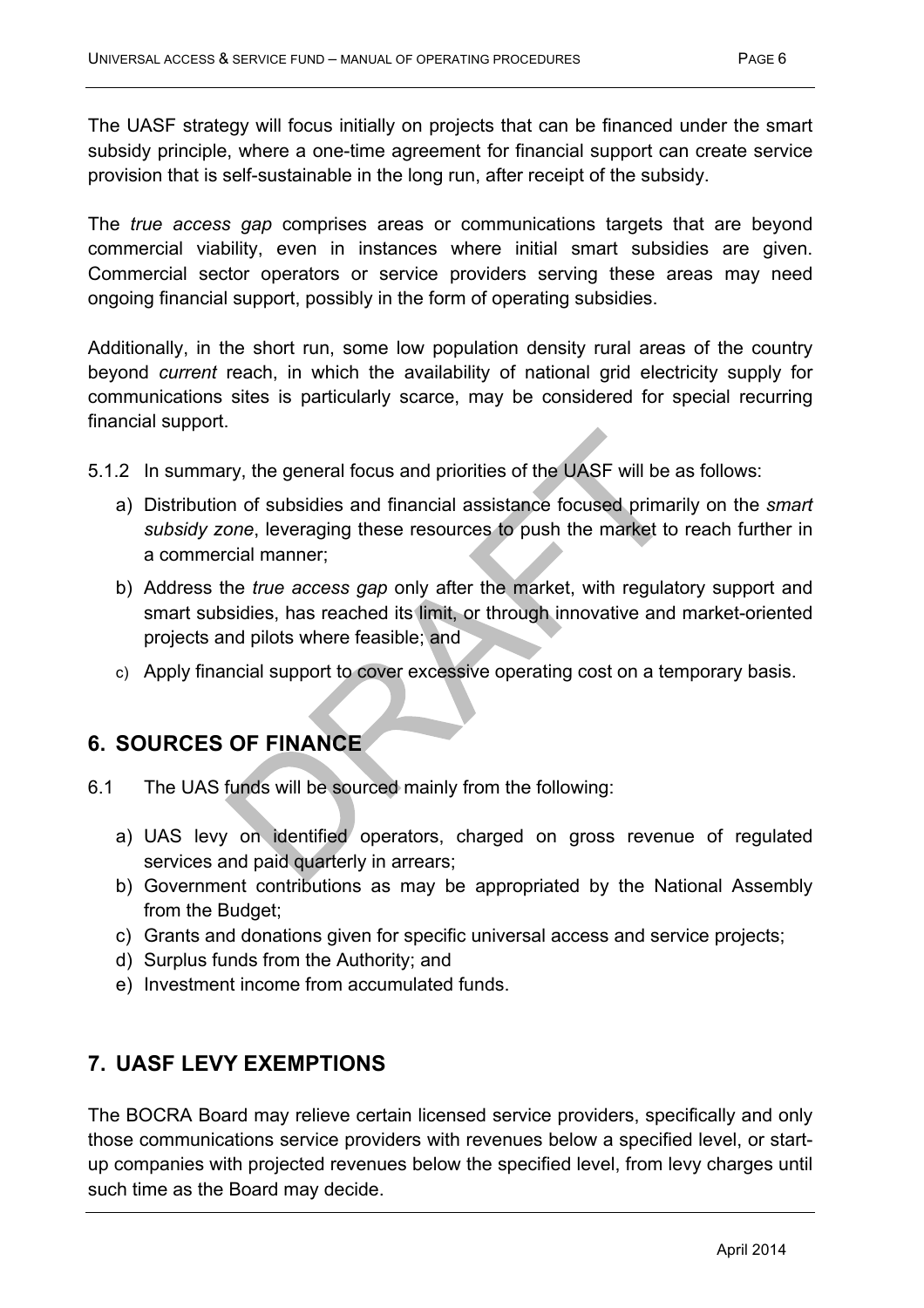# **8. GOVERNANCE, MANAGEMENT & ADMINISTRATION**

## **8.1 GENERAL ROLE AND FUNCTIONS**

The UASF shall implement Communications related Strategies and Plans developed by the Government and BOCRA.

#### **8.1.1 UASF BOARD**

The Fund will be administered through an independent Board of Trustees. The function of the UASF Board is to supervise, monitor and approve the UASF programs, its implementation and activities, and monitor its financial activities in a transparent manner.

The structure of the UASF shall be organised as shown below:

Figure 2: The UASF Structure

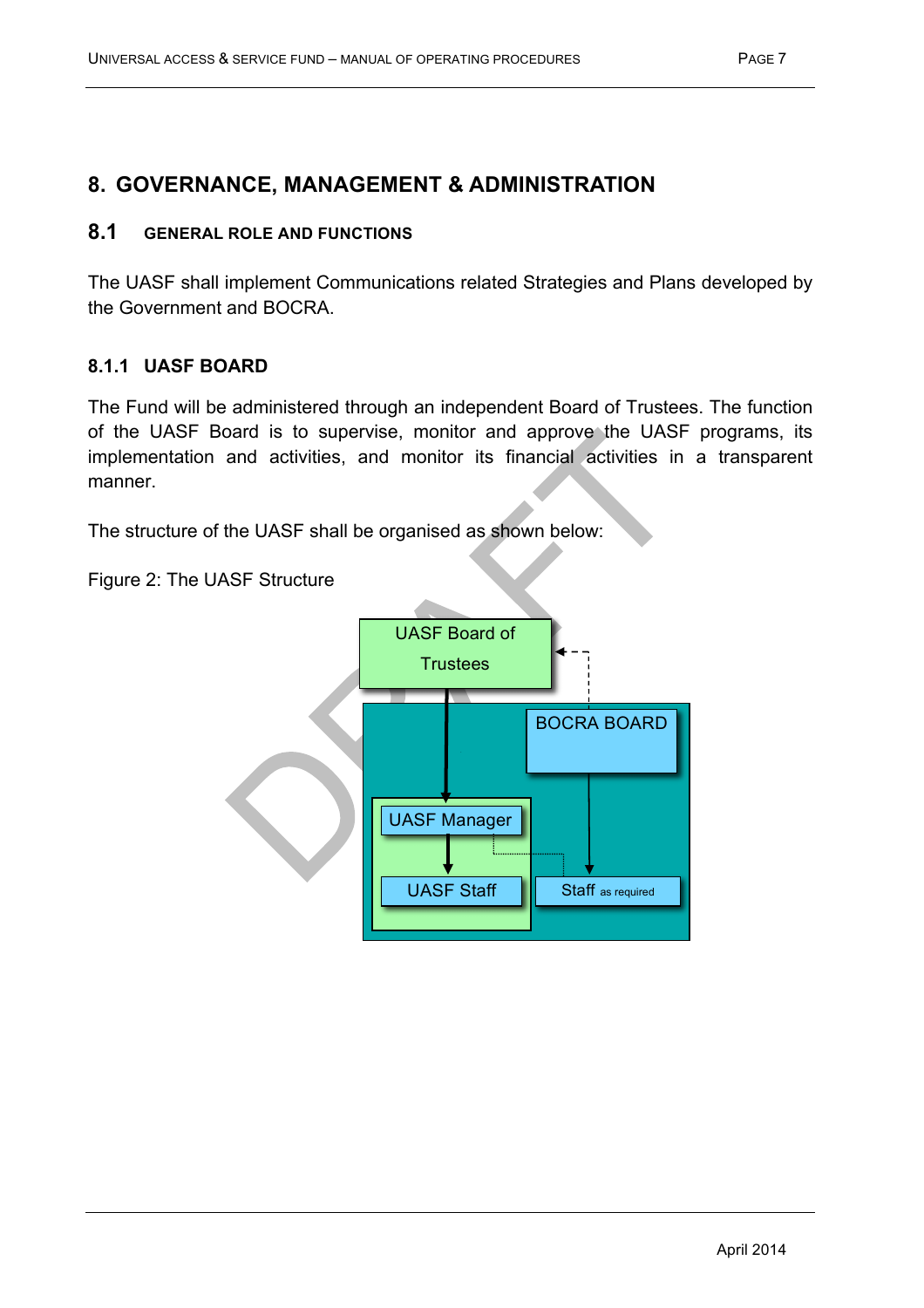# *8.1.1.1 UASF Board Membership*

A seven (7) member UASF Board of Trustees including its Chairman, shall be appointed by the Authority in consultation with the Minister of Transport and Communications and shall comprise the following:

- (a) One representative from the Ministry responsible for Communications;
- (b) One representative from the Botswana Communications Regulatory Authority Board;
- (c) The Chief Executive of the Authority;
- (d) One independent expert of the telecommunications, internet, Information Communication and Technology sector without affiliation to any operator;
- (e) One independent expert of the Broadcasting sector without affiliation to any operator;
- (g) One representative of the postal sector;
- (f) One representative for the consumers.

Members shall appoint among their number the Vice-Chairperson of the Board.

# *8.1.1.2 Conflict of interest*

- (a) Board Members shall provide a written statement declaring that they are free of a potential conflict of interest.
- (b) A Board Member's position shall be vacated if the Board Member's ownership or employment in the communications sector becomes a conflict of interest.

# *8.1.1.3 Remuneration, fees and expenses*

- (a) The fees, emoluments or allowances shall be paid strictly in accordance with existing practices of the BOCRA Board.
- (b) Expenses incurred in the course of Board Members' responsibilities on UASF business, such as travel, accommodation and meals outside of the Members' place of normal residence, may be paid in advance or reimbursed in accordance with official BOCRA practice.

# *8.1.1.4 Responsibilities and authority of the UASF Board*

- (a) The UASF Board shall have approval authority in all strategic and financial matters relating to the Fund.
- (b) Without limiting the extent of the Board's powers in all matters relating to the UASF, the Board's primary responsibilities shall include: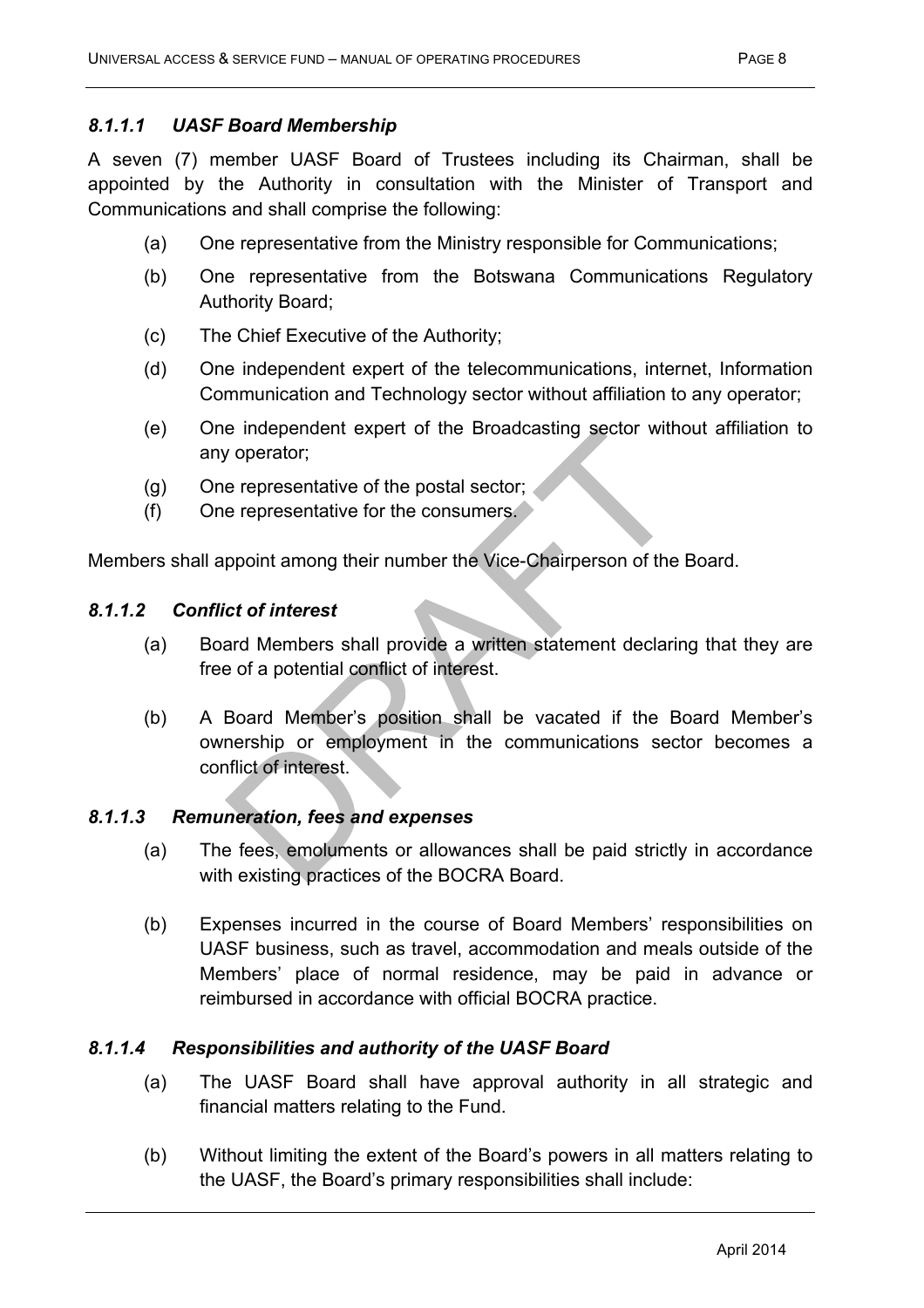- I. Development of UASF Strategic Plan and adoption of the UASF Program in accordance with the Government's Policy on Communications and related Strategies;
- II. Approval of Development and Operating budget;
- III. Approval of consulting and outsourcing contracts;
- IV. Approval of all decisions awarding contracts on publicly tendered projects;
- V. Maintaining the integrity of the UASF's financial activities in accordance with an established code of conduct;
- VI. Review and approve actions determined or advised by the UASF Manager as necessary to be undertaken to redress project nonperformance against contractual obligations, license conditions and service agreements. Such actions shall be taken in collaboration with the BOCRA Chief Executive and may be passed on to the BOCRA for action in accordance with its regulatory function;
- VII. Regular approval and publication of quarterly reports on operations and direct UASF disbursements on projects;
- VIII. Development of the Fund's Annual Report of activities; and
- IX. Audit of Fund activities.

## *8.1.1.5 Meetings, Quorum and Decisions of the Board members*

- (a) The UASF Board shall make standing orders for the regulation of its meetings and proceedings. The Board shall have regular meetings, at minimum every quarter of the year. The UASF Board can increase the frequency of meetings if and when required, as well as schedule extraordinary sessions.
- (b) Decisions of the UASF Board shall require that all members be duly notified of regular and extra-ordinary meetings ahead of time. At least 14 days' notice should be given, unless all members consent to shorter notice.
- (c) All UASF Board meetings shall require a quorum of at least four (4) members to be present. Decisions shall require a simple majority of voting members present. In the case of a tie, the Chairman shall have veto powers over the decision to be taken.

## *8.1.1.6 Standing or Ad-hoc committees*

The UASF Board may establish Standing or Ad-Hoc committees to assist in the exercising of its functions. These committees can include persons other than the UASF Board members who are deemed able to assist the UASF Board to carry out its functions.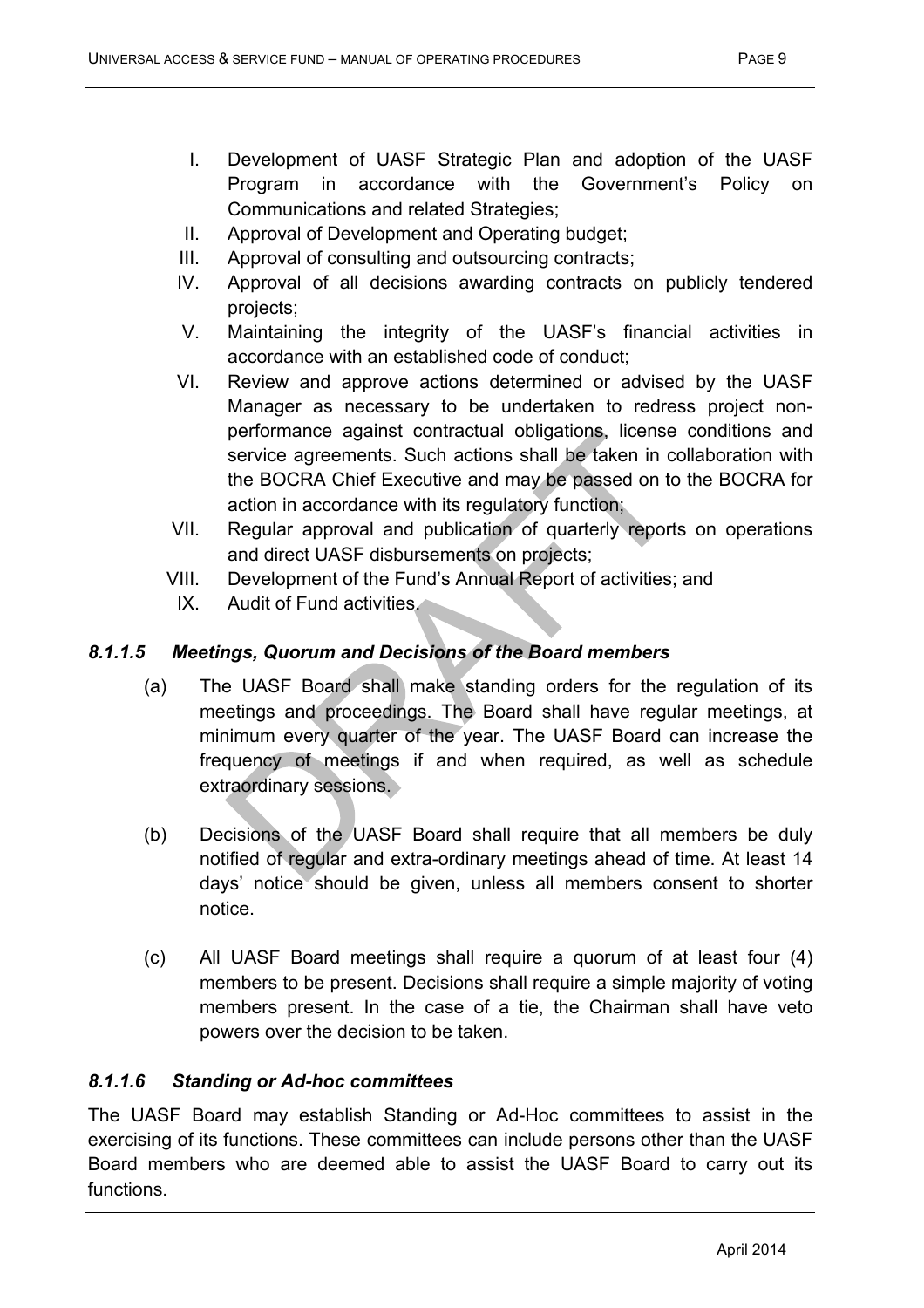## **8.1.2 ROLE OF BOCRA**

The BOCRA will provide the premises, and shall set up a separate UASF Management Department as the Secretariat of the Fund. BOCRA shall appoint a full-time Senior Officer as the UASF Manager and additional BOCRA staff who will run the day-to-day management of the Fund. The role of the UASF Management Department shall be primarily project management and monitoring, research and data management, and interface with industry and communities targeted by the UASF Program.

#### *8.1.2.1 UASF Manager/Secretariat*

The main responsibilities of the UASF Manager will be as follows:

- a) Review the UASF's investment targets, project plan and budget, in accordance with the BOCRA policy, approved UASF Program and the UASF Manual of Operating Procedures;
- b) Lead the identification, prioritization and preparation of rural universal access projects, in line with Government policy;
- c) Manage execution of the UASF Program;
- d) Prepare and maintain the UASF Manpower Plan, including refinement of job descriptions, management of the hiring process, and provision of hiring and manpower recommendations to the UASF Board;
- e) Prepare and monitor the Fund's Operating Budget, in collaboration with the BOCRA Finance Department;
- f) Develop Project Terms of Reference, payment terms and payment milestones, or participate in the assignment of such tasks to project officers or external consultants;
- g) Manage the evaluation of tenders and report to the UASF Board the results of project tenders, or supervise and collaborate with the evaluation carried out by others;
- h) Participate in the selection and supervision of consultants to support project implementation;
- i) Under the guidance of the UASF Board Chairman, propose and develop changes and developments to the UASF Program and develop the next phase program;
- j) Participate in awareness raising activities associated with the universal access program, advertising and arrangements for public tender notices;
- k) In collaboration with the BOCRA Finance Department, monitor and follow-up of payment of levies into the Fund by contributors, and acting as the liaison for queries;
- l) Liaise with operators involved in rural projects;
- m) Manage the activities of project officers in monitoring and evaluation of projects;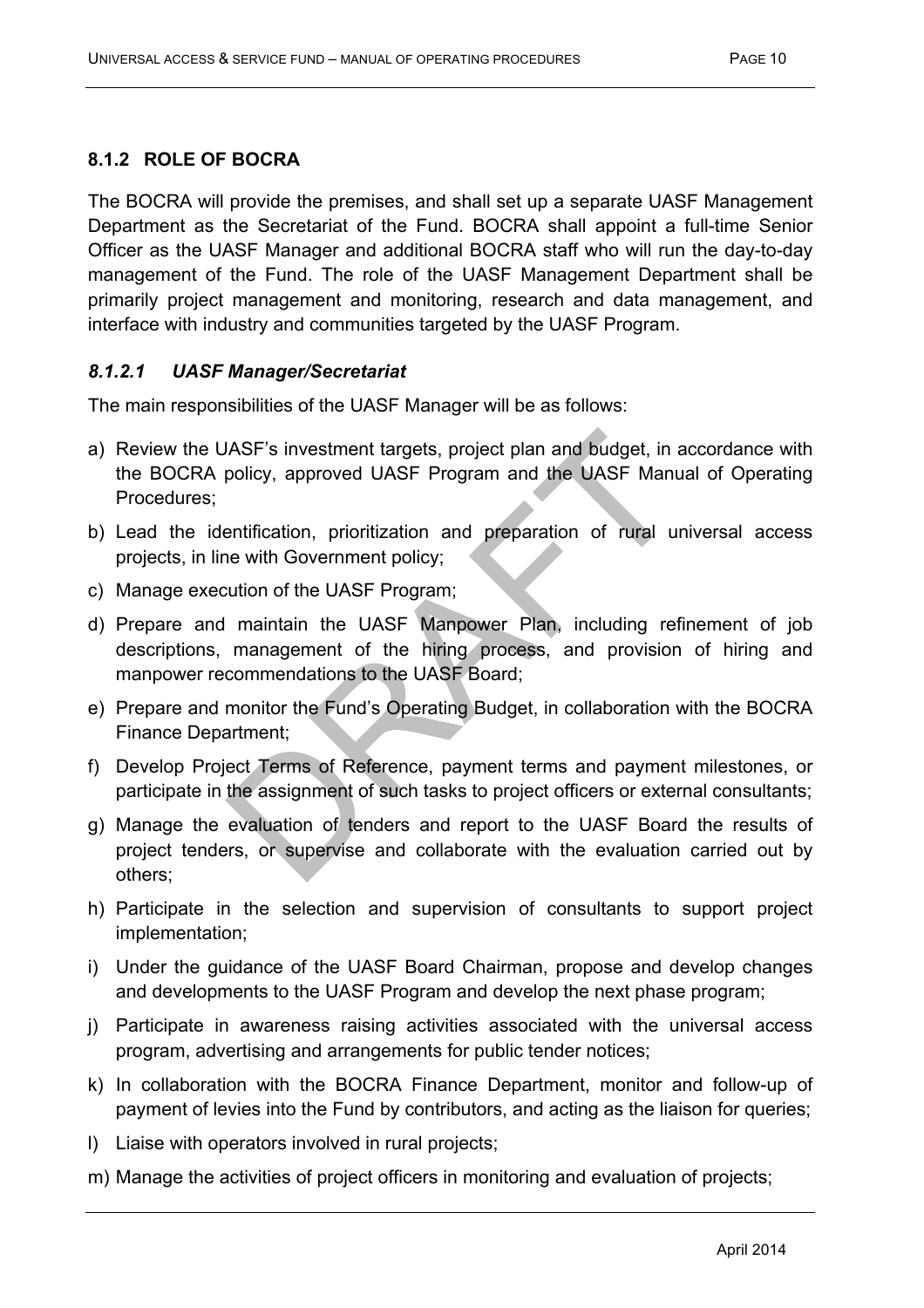- n) Undertake a first review of quarterly reports from the BOCRA Finance Department and preparation of progress reports to the UASF Board;
- o) Liaise with the BOCRA Internal Audit department to assist with auditing the UASF programs.

#### *8.1.2.2 Project Officers*

The responsibilities of project officers shall be as follows:

- a) Conducting needs assessment and other related research activities for the UASF program;
- b) Assist the UASF manager in developing criteria and Terms of Reference for particular projects;
- c) Overall and day-to-day project management within the project's Terms of Reference, contractual obligations, UASF policy and strategy outlined in the Manual of Operating Procedures;
- d) Participation in the selection and supervision of consultants and technical auditors to support project implementation;
- e) Participation in awareness raising activities associated with the specific rural program;
- f) Budgetary control of the resources of assigned projects;
- g) Preparation of progress reports to the UASF Manager, for BOCRA and UASF Board;
- h) Liaison with operators, service providers and recipients involved in the specifically assigned rural projects;
- i) Inspection, monitoring and evaluation of projects;
- j) Determine or advise the UASF manager regarding actions required to be taken to address project non-performance in accordance with license conditions and service agreements, when contractual obligations are unfulfilled;
- k) Ensuring that a database of relevant performance indicators relevant to the UASF program is assembled, kept up to date and disseminated or made available as required.

## **8.1.3 FINANCIAL MANAGEMENT**

#### *8.1.3.1 Separation from BOCRA*

The UASF monies shall be separated from the BOCRA's finances, and transparently maintained and operated as such. The UASF shall have its own bank account with a reputable bank.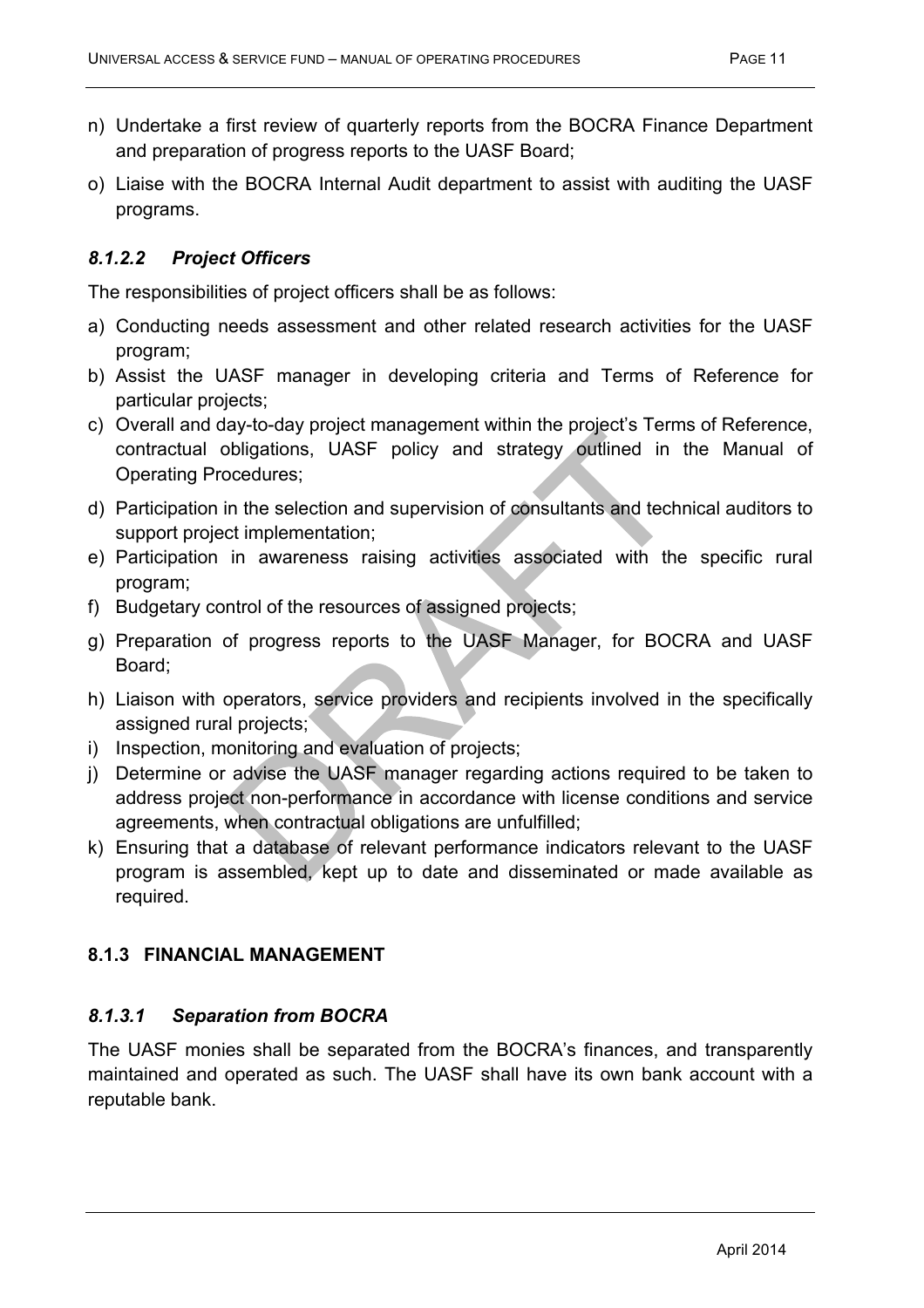#### *8.1.3.2 Allowable Expenses*

Administrative and operational expenses shall be with the express approval of the UASF Board. All finances shall be governed in strict accordance with the rules and operating guidelines established by the Fund's Annual Operating Budget. The finances, including all payments, withdrawals or other financial transactions relating to the UASF, shall satisfy requisite BOCRA Financial Policies and Regulations.

#### *8.1.3.3 Administrative and Operational Limitations*

On average, general administrative and overhead expenses shall be kept to approximately 2% of the amount of levies collected per year.

The total amount of expenses on administrative, overhead and operational activities, including project preparation, training and consultancy costs, shall be kept to approximately 10% of the total level of disbursements from the Fund in any year.

#### *8.1.3.4 Auditing, Quarterly and Annual reports*

Independent Auditors appointed by the UASF Board shall audit the UASF annually and the report shall be presented to the Minister and be published for the general public.

The BOCRA Finance Department shall present to the UASF Manager quarterly statements of the accounts and activities of the Fund's finances.

The UASF Manager shall prepare an Annual Report of all the UASF's activities, receipts and disbursements. Once approved by the UASF Board and lodged with the BOCRA Board, the report shall be made public.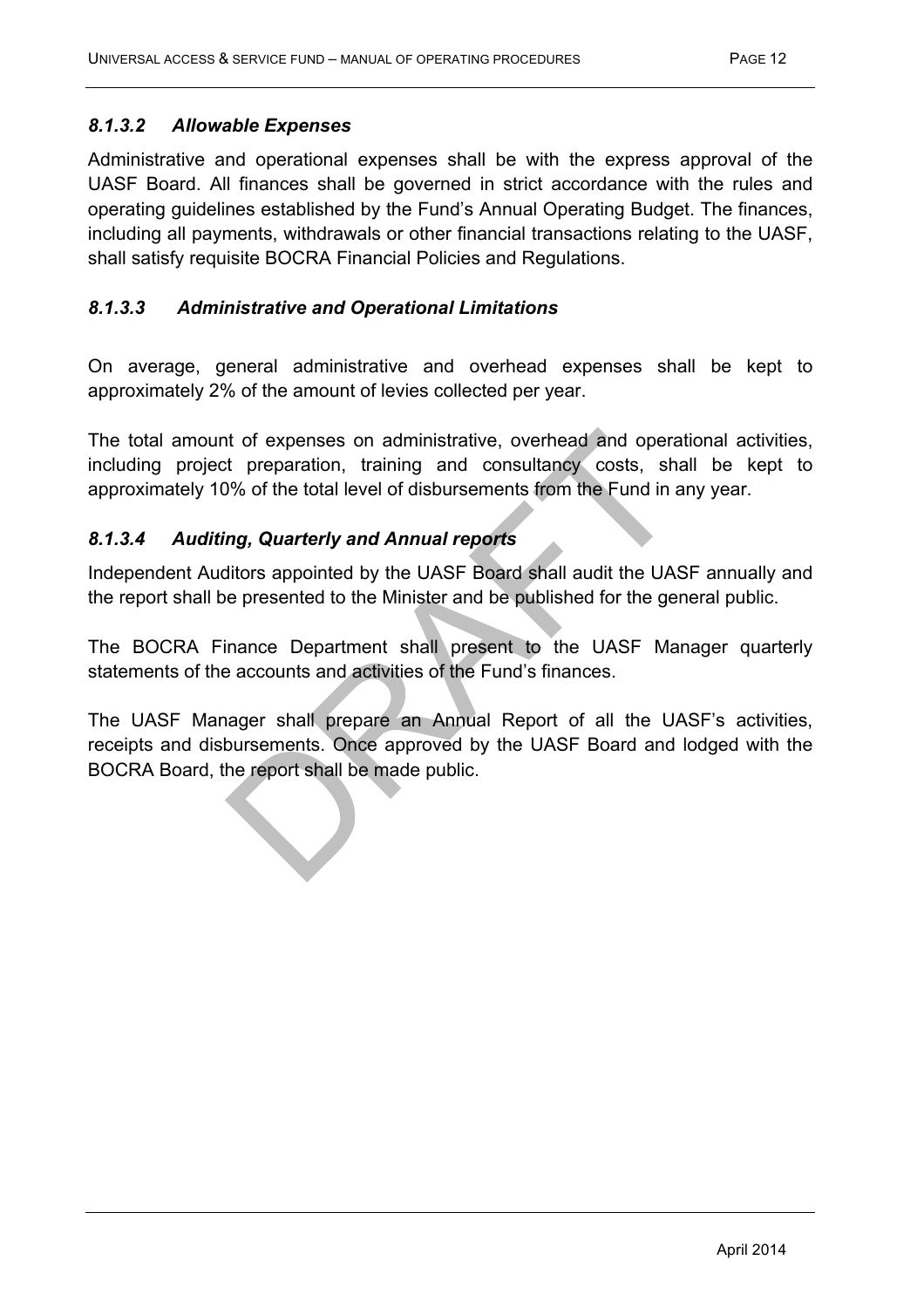# **9. PROJECT SELECTION AND PRIORITISATION CRITERIA**

#### **9.1 COMMERCIAL VIABILITY, SUSTAINABILITY AND SMART SUBSIDY**

- 9.1.1 The UASF shall support Communication services projects on the basis of receiving acceptable applications or tenders, e.g. from community groups, businesses, schools or educational institutions with a business plan, demonstrating sustainability of the project within three years and without further UASF support beyond the third year.
- 9.1.2 Project prioritisation will be established primarily by the demand for support from eligible institutions or groups. UASF will use publicity, tendering and other forms of promotion to encourage the spread of its program countrywide.
- 9.1.3 The primary selection measures to achieve UA to the Communication services in the designated communities will include the following:
	- a) Smart subsidies and successive rounds of competitive tenders among commercial providers in the target communities that do not have services to date;
	- b) Smart subsidies and successive rounds of competitive tenders among commercial providers and non-government institutions to provide services in locations where it is unlikely that communication services will emerge, based on market demand alone. Key requirements for a successful bid include a business plan which shows the long-term sustainability after an initial subsidy;
	- c) An application process for eligible public institutions such as schools to receive grants towards the costs of services. The requirements will include the submission of an implementation plan that demonstrates medium term selfsustainability to meet ongoing costs after the subsidy period; and
	- d) Pilot programs funded by the UASF based on tenders issued by the UASF or through an application procedure initiated by the UASF. Organisations receiving funds for pilot activities shall meet certain requirements. These shall include making the findings of the pilot project available and contributing to the pilot cost.
- 9.1.4 Priority for UASF investments will normally be, though not necessarily exclusively, defined as requiring a one-time subsidy amounting to less than 50% of the expected capital investment cost.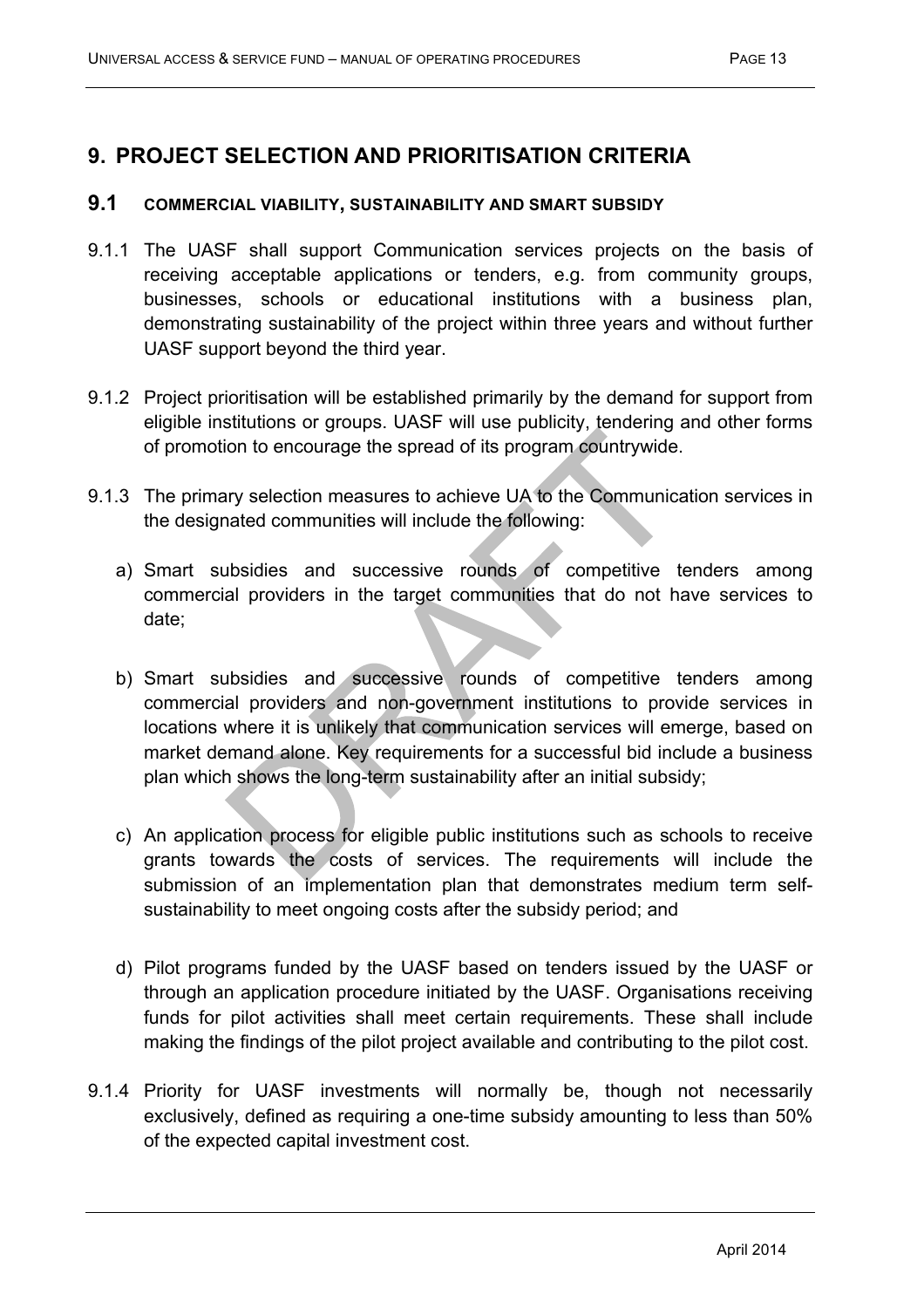- 9.1.5 A prioritised listing of UASF investments shall be prepared by subjecting options to a financial analysis that estimates the comparative financial characteristics and subsidy requirements of the projects.
- 9.1.6 Recognising the level of uncertainty that exists with predicting rural project performance, the final comparative prioritisation may use a relative ranking technique to develop selection procedure, as shown in Table 1 below:

| Table 1: Project prioritisation ranking scheme |                                                                                                                                                                                                                                                                                                                                                                                                                                                                                                                                               |                                                                                                                                                                                                                                                                                                                        |  |  |  |
|------------------------------------------------|-----------------------------------------------------------------------------------------------------------------------------------------------------------------------------------------------------------------------------------------------------------------------------------------------------------------------------------------------------------------------------------------------------------------------------------------------------------------------------------------------------------------------------------------------|------------------------------------------------------------------------------------------------------------------------------------------------------------------------------------------------------------------------------------------------------------------------------------------------------------------------|--|--|--|
| <b>Project category</b>                        | <b>Description</b>                                                                                                                                                                                                                                                                                                                                                                                                                                                                                                                            | <b>Examples</b>                                                                                                                                                                                                                                                                                                        |  |  |  |
| Category 1                                     | Definitely commercially viable,<br>no subsidy required                                                                                                                                                                                                                                                                                                                                                                                                                                                                                        | Most of the country already covered by the major operators, in<br>particular those covered by the Public Telecommunications<br>Operators.                                                                                                                                                                              |  |  |  |
| Category 2                                     | Similar to above but areas with generally low population and<br>Commercially viable under<br>optimistic assumptions regarding<br>higher costs to supply service.<br>locality's demand/affordability/<br>Rural areas that have several villages with population above 250<br>revenue projections and cost,<br>within a wireless coverage area, are especially viable if located<br>but requiring subsidy of up to<br>within one or two "radio hops" of the existing network.<br>50% of capital costs to reduce<br>risk & encourage investment. |                                                                                                                                                                                                                                                                                                                        |  |  |  |
| Category 3                                     | Commercially unviable in the<br>short term without subsidy, but<br>viable in the longer term, with<br>subsidy of 50-75% of capital<br>costs.                                                                                                                                                                                                                                                                                                                                                                                                  | Some areas falling within the "Real Access Gap" may be within<br>this category.<br>Some Internet POPs and Public Internet Centres (PICs) in<br>population centres below 20,000 may be viable under this<br>condition.                                                                                                  |  |  |  |
| Category 4                                     | Definitely unviable without major<br>subsidy (e.g. covering more than<br>75% of capital costs and/or<br>requiring ongoing operating cost<br>subsidy)                                                                                                                                                                                                                                                                                                                                                                                          | Most remote and small communities in areas that represent the<br>"Real Access Gap" fall in this category, representing less than 5%<br>of Botswana's population.<br>Many potential high speed Internet POPs in small localities (e.g.<br>less than 10,000 population), including PICS, may fall into this<br>category. |  |  |  |

- 9.1.7 In accordance with UASF's objective of leveraging private sector participation and supporting sustainable development of localities and networks, while minimising the amount of subsidy, UASF strategy will be to encourage projects/localities in categories 2 and 3. Category 2 is preferable; however because of the low rural population density projects will be carefully tailored to optimise both commercial viability and socio-economic interest.
- 9.1.8 Categories 1 and 4 usually do not qualify for subsidy. However, some localities in Category 4 may be considered as eligible for smart subsidy if "mixed" with more viable localities in Categories 2 and 3, and accepted by operators as part of a regional package. The UASF shall make every effort to optimise the possibility of including all regions and communities in the UAS program.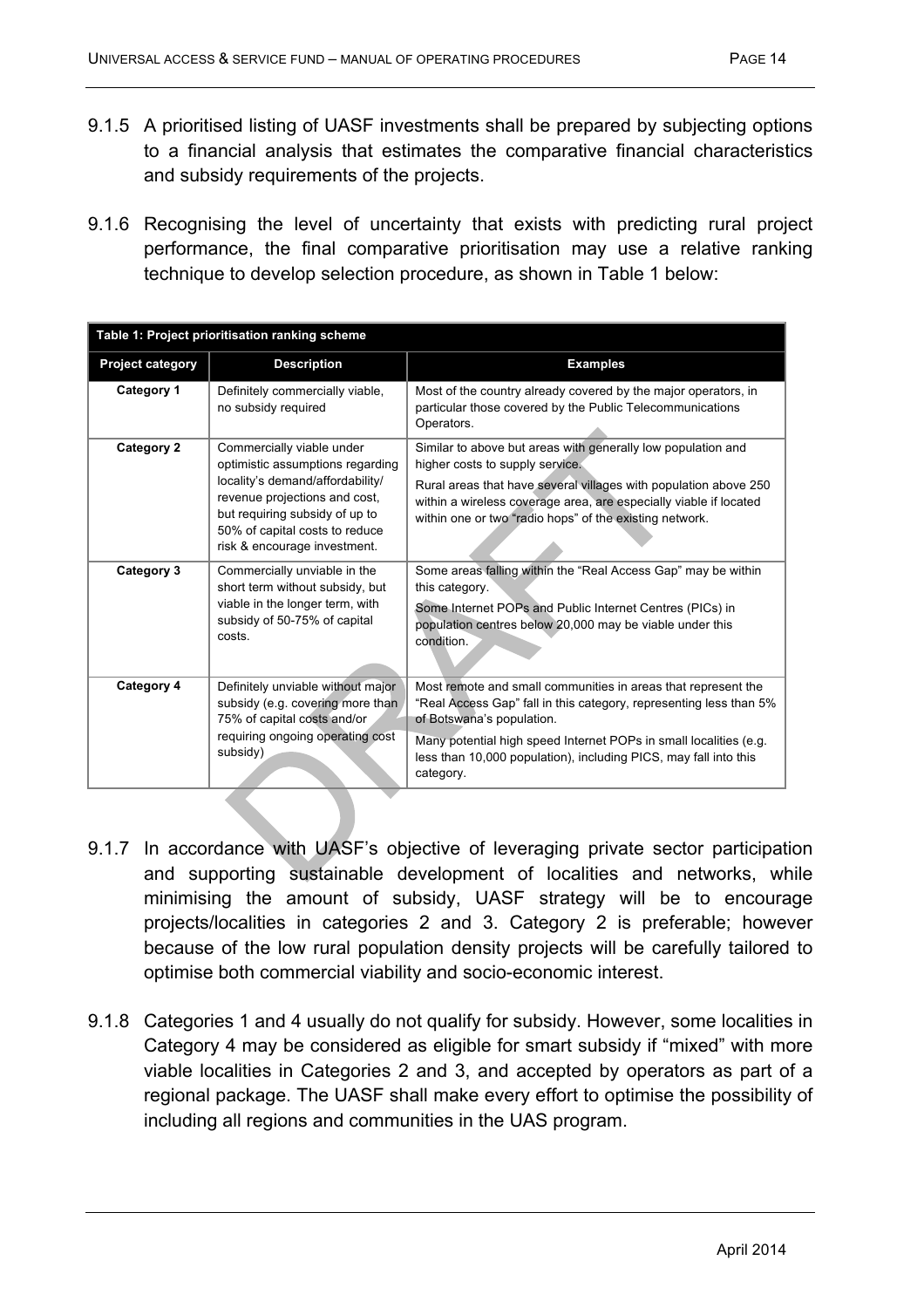## **9.2 SUBSIDY STRATEGY**

There are two main procedures for calculating and distributing subsidies on UASF projects:

## **9.2.1 Type 1 – Competitive tenders**

This type is designed for network infrastructure projects providing communications services, which are based on a Request For Proposal (RFP) with the award based on the least (minimum) subsidy amount requested. This type of competition, often referred to as Output Based Assistance (OBA), is targeted at operators and service providers.

## *9.2.1.1 Basic Approach for Type 1 projects*

The methodology for calculating the amounts of subsidy on offer shall focus on the objective of achieving private sector investment and sustainable operations. This will be an application of targeting projects and services that are in the *smart subsidy zone.*

The main process to be followed in allocating UASF subsidies for the network projects shall be as follows:

- a) Estimate a "maximum allowable subsidy" as the amount an operator or service provider will likely require in order to construct the minimum stipulated level of infrastructure to provide service to the target area, using minimum cost technology.
- b) Submit the area to tender, accepting the lowest bid which also adheres to the Terms of Reference, provided the required subsidy is less than or equal to the set maximum subsidy.

# **9.2.2 Type 2 – Application process**

The methodology is based on an invitation to submit proposals, targeted at eligible persons or entities such as community-based service providers, public access telephone or Internet providers, or schools who wish to have or provide Communication services. This process is designed for much smaller projects, and will be awarded on a single community basis, and the typically much lower level of subsidy will be awarded to entities which prepare a sound proposal and business plan.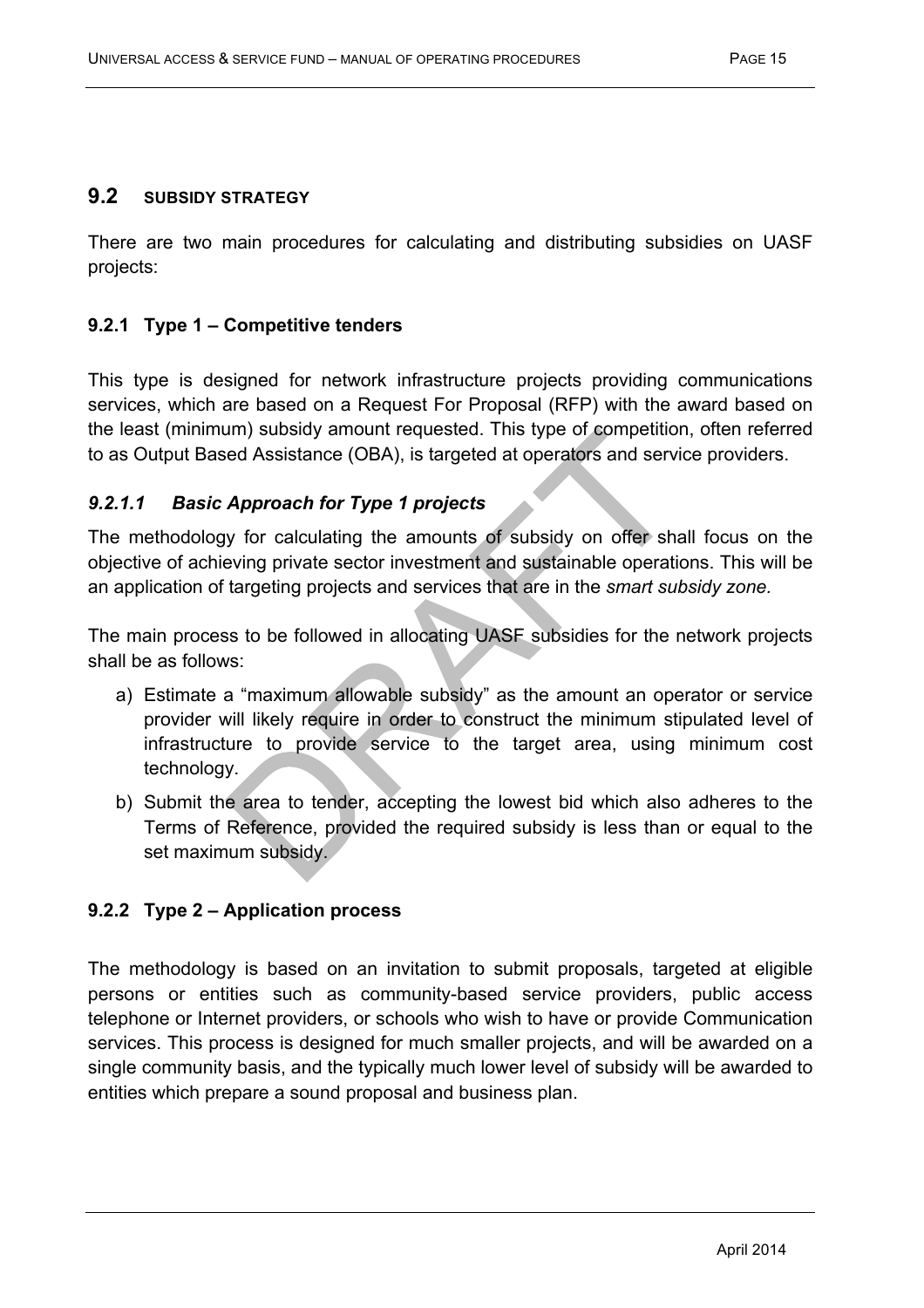# **10. TENDERING PROJECTS & SELECTION OF RECIPIENTS**

The selection procedure for Type 1 and Type 2 UASF projects, are shown in Annexure A and B respectively.

## **10.1 PILOT FUNDING PROCEDURES**

- (a) The majority of project funding will be under UASF's main program, in which funds will be disbursed under the *Type 1* or *Type 2* processes outlined. However, the UASF may initiate from time to time specially justified pilot projects, in order to establish or refine its knowledge or methodology to be employed in the main program, or to investigate expanding the UASF program to areas previously considered unviable even for smart subsidies.
- (b) The process for pilot projects shall be determined on a case-by-case basis. In particular, the project objectives, size of UASF disbursement and the requirements from participants shall be decided individually, and shall be at the discretion and approval of the UASF Board.

## **10.2 TYPE 1 TENDERING PROCEDURE FOR RURAL COMMUNICATIONS PROJECTS**

- (a) Type 1 tenders shall mostly have a public call for tenders following a project preparation phase. UASF public tenders shall call for offers by experienced operators to accept UAS obligations.
- (b) The service agreements won by UASF tender shall require the service provider to meet the minimum service level specified in the Request for Proposal (RFP) and Service Agreement.

# **10.2.1 REQUIREMENTS FOR PUBLIC TENDER**

- (a) Notice of tender shall be advertised in at least two national newspapers with a wide circulation and on the BOCRA website.
- (b) Public tender documents shall normally be issued with at least two months lead-time, allowing for bidders to investigate and prepare fully researched and detailed responses.
- (c) Public tender documents shall be offered for sale to prospective bidders for the sum that would be determined by the UASF Board from time to time.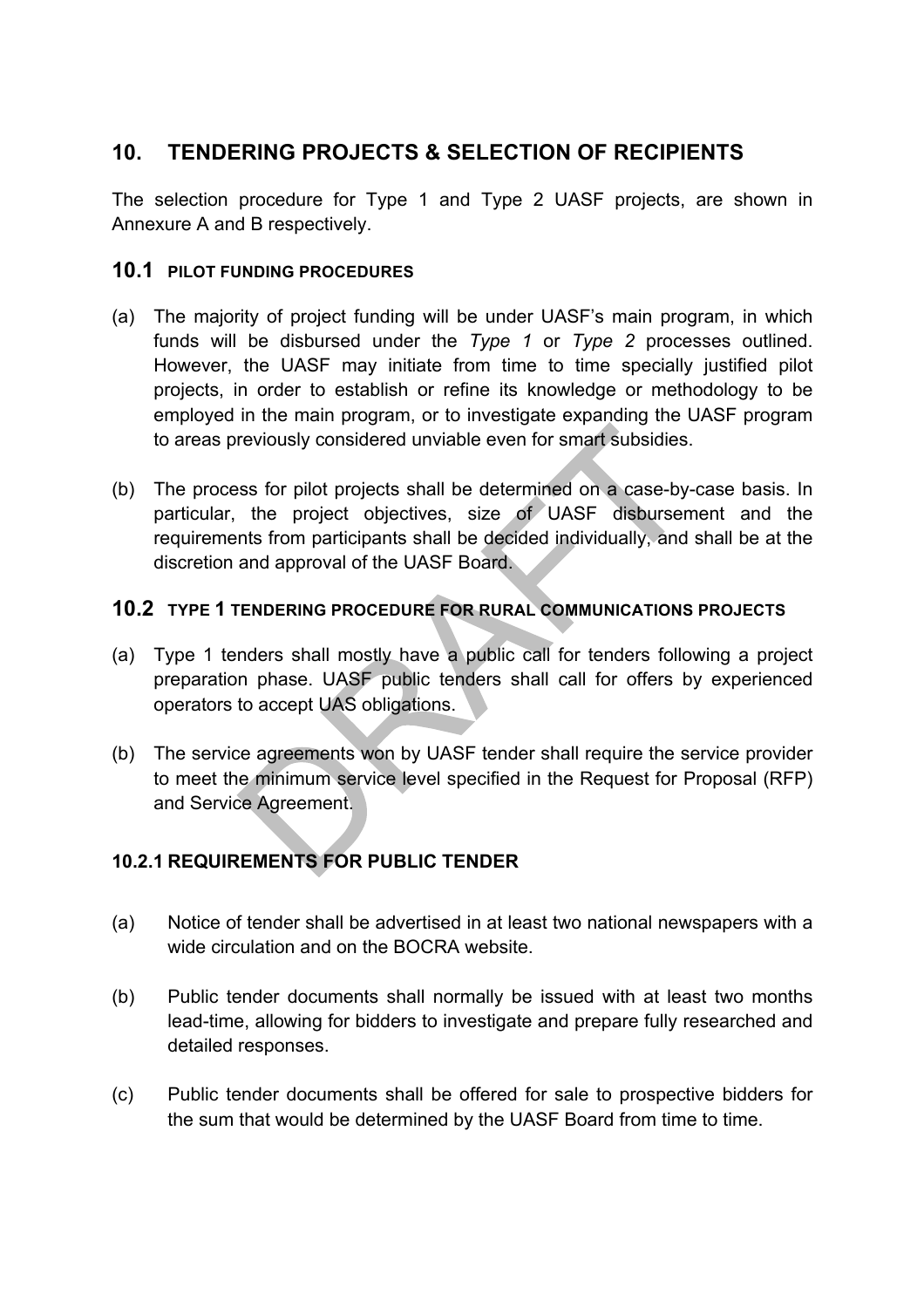#### **10.2.2 BIDDER REQUIREMENTS**

- (a) Bidders for Type 1 projects must generally be a holder of an existing and valid licence to provide communications services in Botswana with existing experience of providing infrastructure based communications services in rural or remote areas.
- (b) If not licensed in Botswana at the time of tender, bidders must have been in the business of providing information or telecommunications services for at least two years, and should meet minimum financial requirements as shall be outlined, and should be incorporated in Botswana before being awarded a tender.

#### **10.2.3 SERVICES AND TECHNOLOGY**

- (a) The requirements of the tender documents shall be technology neutral. The service contract shall be awarded to the bidder meeting all minimum service levels and corporate and financial requirements at the least required subsidy.
- (b) Broadband integration/convergence and bundled service provision (e.g. telephony and Internet) may be favoured, in the case of tied bids for subsidy amount.
- (c) Bidders shall demonstrate that the solution offered is operationally and commercially proven. At least one, and preferably at least two operating commercial systems or networks of similar or larger size shall be offered for reference purposes.

## **10.2.4 FINANCIAL REQUIREMENTS**

- (a) The tender documents shall require bidders to demonstrate financial stability, with adequate or satisfactory cash flow, debt/equity and earnings over the last two years.
- (b) Bidders shall be required to demonstrate from the record of the previous two years of communications service provision that they are able to deploy and operate the investments proposed for the operation.
- (c) UASF Board may require the posting of a bid bond and/or a performance bond by the bidder, through a reputable bank, as security for the tendering and subsidy disbursement process.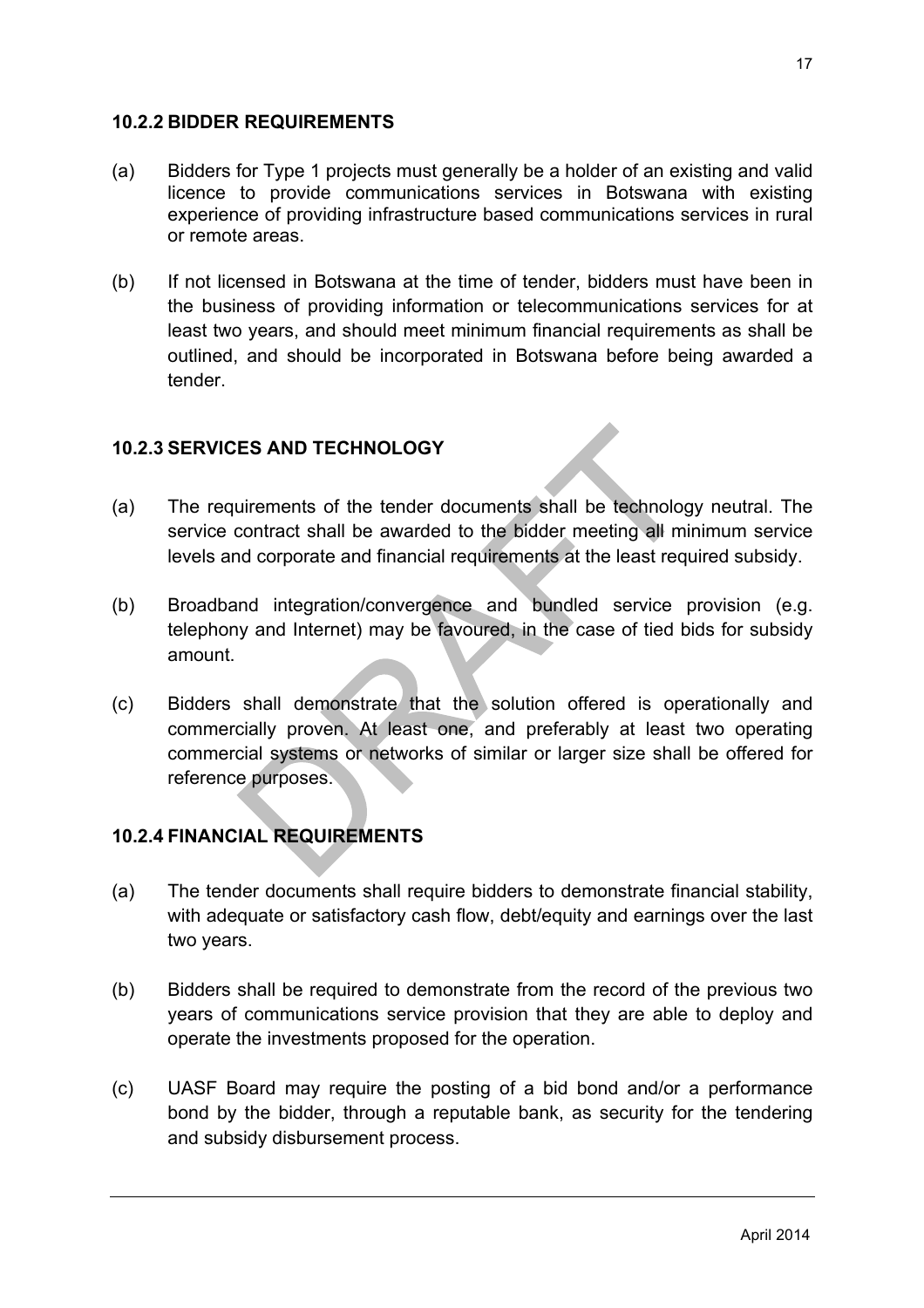# **10.3 TYPE 2 TENDERING PROCEDURE**

- (a) The UASF shall select a limited number of areas in which to implement the first phase of the Broadband Internet for Public Internet Centres (PIC) and school ICT access strategy. The UASF shall be guided by practical considerations and market size estimates, generally giving priority to the larger population centres in its program. The UASF may at its discretion mix large and smaller population villages, or hold separate parallel competitions.
- (b) The subsidy is to be mainly used for network hardware, Internet access costs for up to 3 years and necessary training.

# **10.3.1 EVALUATION CRITERIA**

Key evaluation and selection criteria are as follows:

- a) Demonstration of cash or in-kind contribution in a ratio of 1:2 of the amount of the requested subsidy within the first 3 years of operation.
- b) Preparation of a business plan using a Proforma guideline similar to that provided at Annexure B, which shows viability or sustainability on a continuing basis after the initial 3 years of operation. The important factor is to demonstrate independence from further UASF support and the capacity to continue the ICT project for a total of 5 years minimum, including depreciation and replacement of obsolete equipment.
- c) Demonstration of capacity to implement and manage the network and/or PIC through adequate and qualified staff and management. Training needs of staff shall be clearly identified.

# **10.3.2 APPLICATION AND BUSINESS PLAN REQUIREMENTS**

- (a) Applications from smaller villages will be welcomed, though they must demonstrate sustainability after the subsidy has been received. The application documents and the business plan shall be required to include the following:
	- I. The definition of the user community, and explanation of how the users will be reached and/or sensitised to the opportunity for ICT usage;
	- II. Clear vision of what the project will address in terms of needs and demand, and the specific ways in which the ICTs will be used by the expected user community, e.g. access to educational or professional resources, business/market information, e-mail, etc;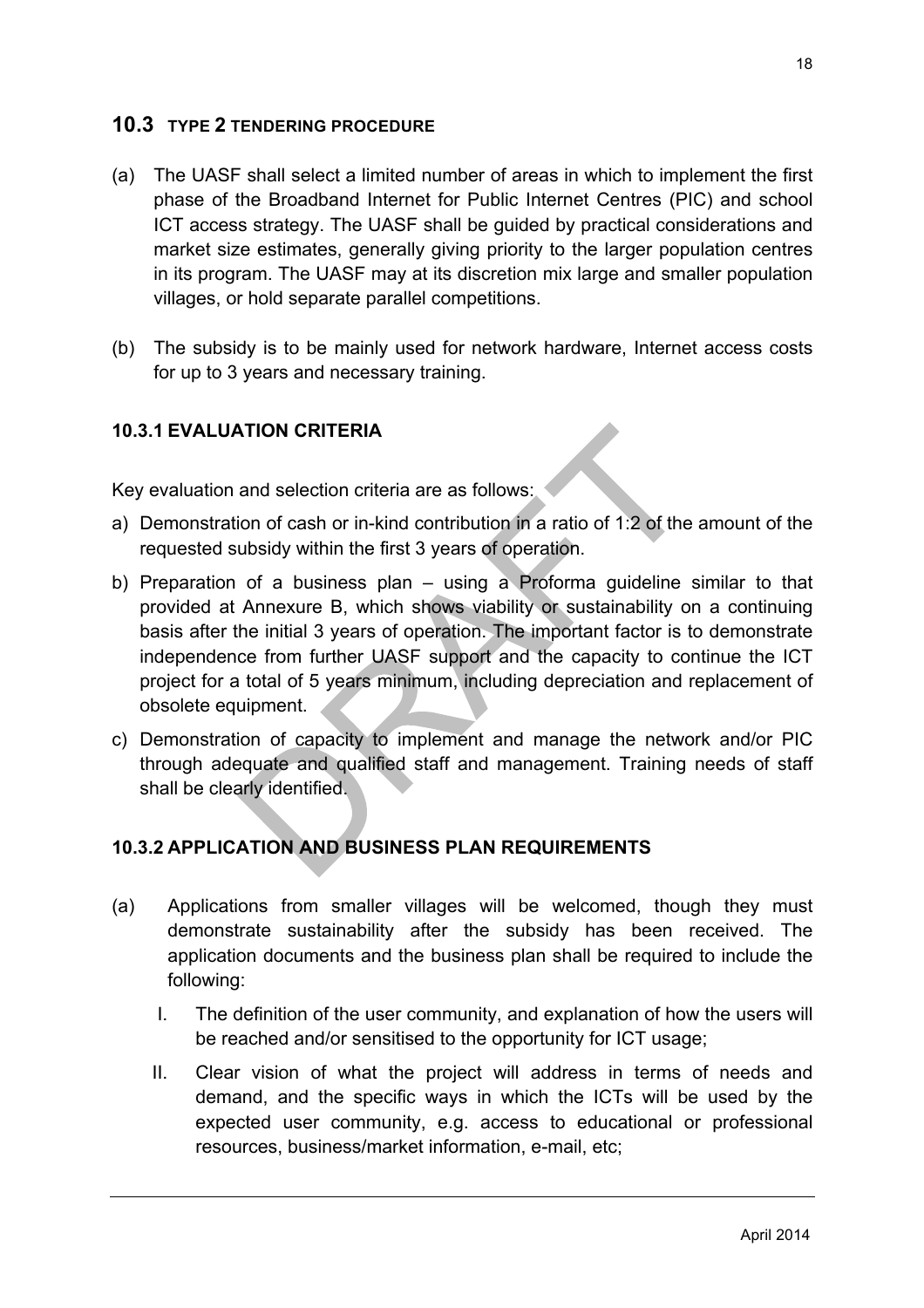- III. How the business / institution / school will charge the users a fee for the sustenance of the ICT project (possibly to cover the operating expenses if no other funding can be found);
- IV. If relevant, how the applicant(s) will make the facilities available to other users outside the immediate user community, on a fee-paying basis, i.e. to (i) make services available to a wider community, and (ii) ensure the viability/sustainability of the project as a user network or PIC.
- V. Plans for depreciation and replacement of equipment
- VI. Projection in terms of financial cash flow and profitability and/or educational development, how the school can beneficially utilise access to the Internet;
- VII. Demonstration of partnerships, where appropriate to provide ongoing support and resources;
- VIII. Explanation of resources in terms of leadership and management, and training required;
	- IX. Item-by-item costing details, along with the technical and equipment infrastructure, Internet access costs, and staffing situation;
	- X. Demonstration of financial viability, showing how the site will be sustained after the UASF funding has been used; this may be dependent on the amount of community support available (e.g. NGOs, local organisations, parent subscriptions, user fees, etc.);
	- XI. The financial plan must show short and long-term financial issues such as:
		- Capital costs
		- Ongoing operational costs such as Internet connectivity, staff, office space, marketing (as appropriate), administration
		- Anticipated revenue from investment, partnerships, donation, UASF funding, user fees; and
		- In-kind contributions (volunteers, donation of equipment, space).
- (b) In order to assist applicants with little experience of funding agencies, the application shall be prepared in a standard format, to be provided by the UASF, with explanation and examples, upon request. A draft pro-forma is provided in Annex B.
- (c) Tendering / applying institutions shall be allowed to include reasonable costs for preparation of documentation in the project costs.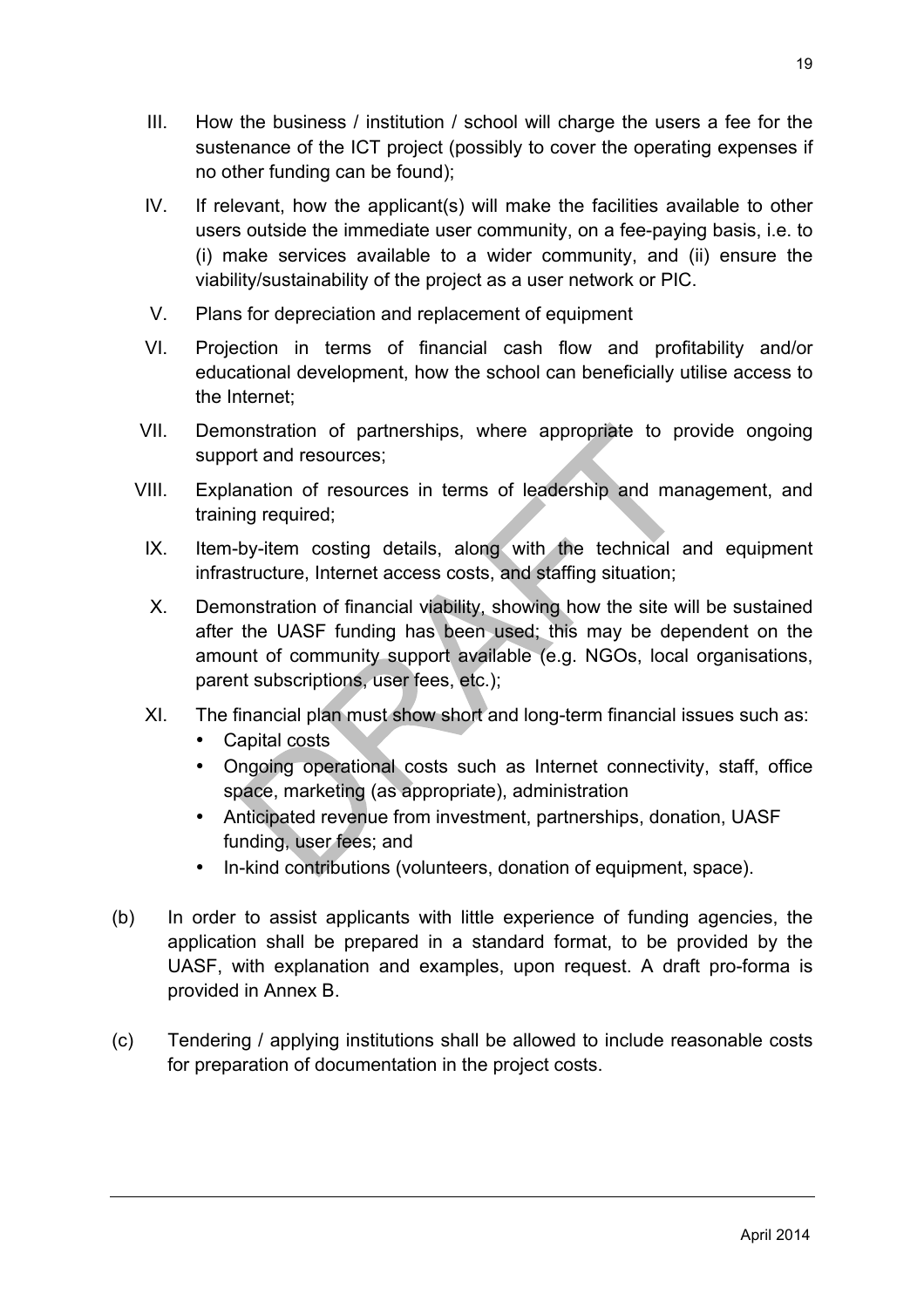## **10.3.4 FRANCHISE CONTRACTS**

- (a) The UASF may elect to tender or to receive applications, for village PICs under group operator or franchisor contracts. The project(s) may also be specified as requiring a "One Stop Shop" service approach. Using this model, the PIC's viability and attractiveness to the community would be increased by several lines of revenue-generating businesses, such as:
	- Telephone services;
	- Internet access and e-mail;
	- Computer access, typing, etc;
	- Photocopying;
	- Desk-top publishing services for funeral announcements, weddings, advertisements, etc;
	- Some postal services, possibly through a franchising agreement with BotsPost, such as selling stamps, Post Office (PO) boxes, collection of letters, courier services;
	- Some small research services, using the Internet; and
	- Training services such as basic computer skills, word processing, and Internet.
- (b) The UASF may elect to tender or to receive applications for specific number of PICs (e.g., 10, 20, etc.) located throughout the country. Interested bidders would be required to submit a detailed business plan that would indicate how the franchise would operate as a viable, sustainable operation. Moreover, contractual service agreements would include operating details and levels of service requirements that would ensure the franchisees maintain specific quality of service standards including minimum operating hours, maximum service fees, availability of customer assistance, technical specifications, etc.

# **11. UASF SUBSIDY DISBURSEMENT PROCEDURES**

All UASF subsidy disbursements shall be made in tranches and may commence with, though not necessarily always required, a down payment upon signature of the subsidy contract spelling out agreements and obligations. One or more subsequent payments shall be made upon certified completion of the installations and establishment of the project or service. The subsidy disbursement schedule shall always be spelled out in the tender documents.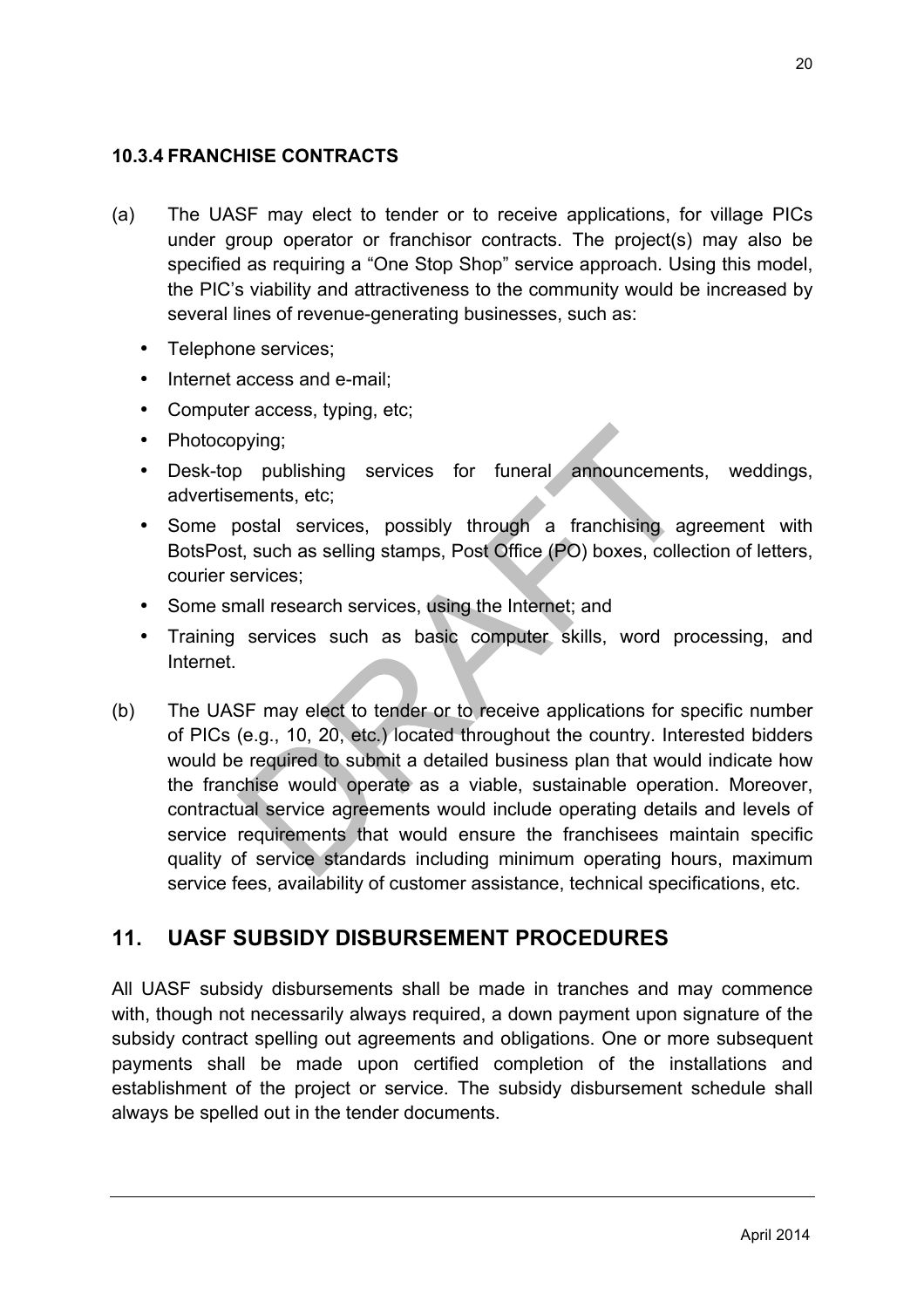# **12. GENERAL OPERATOR REGULATIONS**

- (a) Licence terms and conditions including universal access and service obligations, shall be contained in the Licence issued BOCRA.
- (b) The universal access obligation and related conditions may also be specific to each project, in accordance with statements in the RFP and Service Agreement accompanying the RFP.
- (c) The Licensee shall have non-exclusive right to offer services in the named territory and villages.
- (d) Service quality standards shall be listed in the Service Agreement published with the tender documentation.
- (e) The disbursement of subsidies for deployment in licence areas, and the penalty conditions for non-conformance shall be clearly outlined in the Service Agreement.
- (f) All operators will be mandated to implement an interconnect agreement in line with the regulations issued by BOCRA.
- (g) BOCRA shall issue guidelines on the plans to implement any numbering code(s) that may be required for new rural operators.
- (h) Prices for operators may be subject to a price-cap to control year-on-year customer prices. The price-cap formula shall correspond with BOCRA's national pricing policy, subject only to demonstrated variations in cost for the licence areas.
- (i) Successful bidders needing radio frequencies shall be required to apply to the BOCRA for permission to utilise specific radio frequencies and shall be subject to frequency coordination in accordance with the requirements of the CRA Act and BOCRA's frequency planning guidelines.
- (j) BOCRA will endeavour to anticipate needs and reserve spectrum for rural communications use.
- (k) In general, assignments for rural service provision shall be made on an "asrequired" basis to meet the requirements for utilisation of the most costeffective and appropriate technology. Bidders shall be requested to state clearly their radio spectrum requirements in their offer.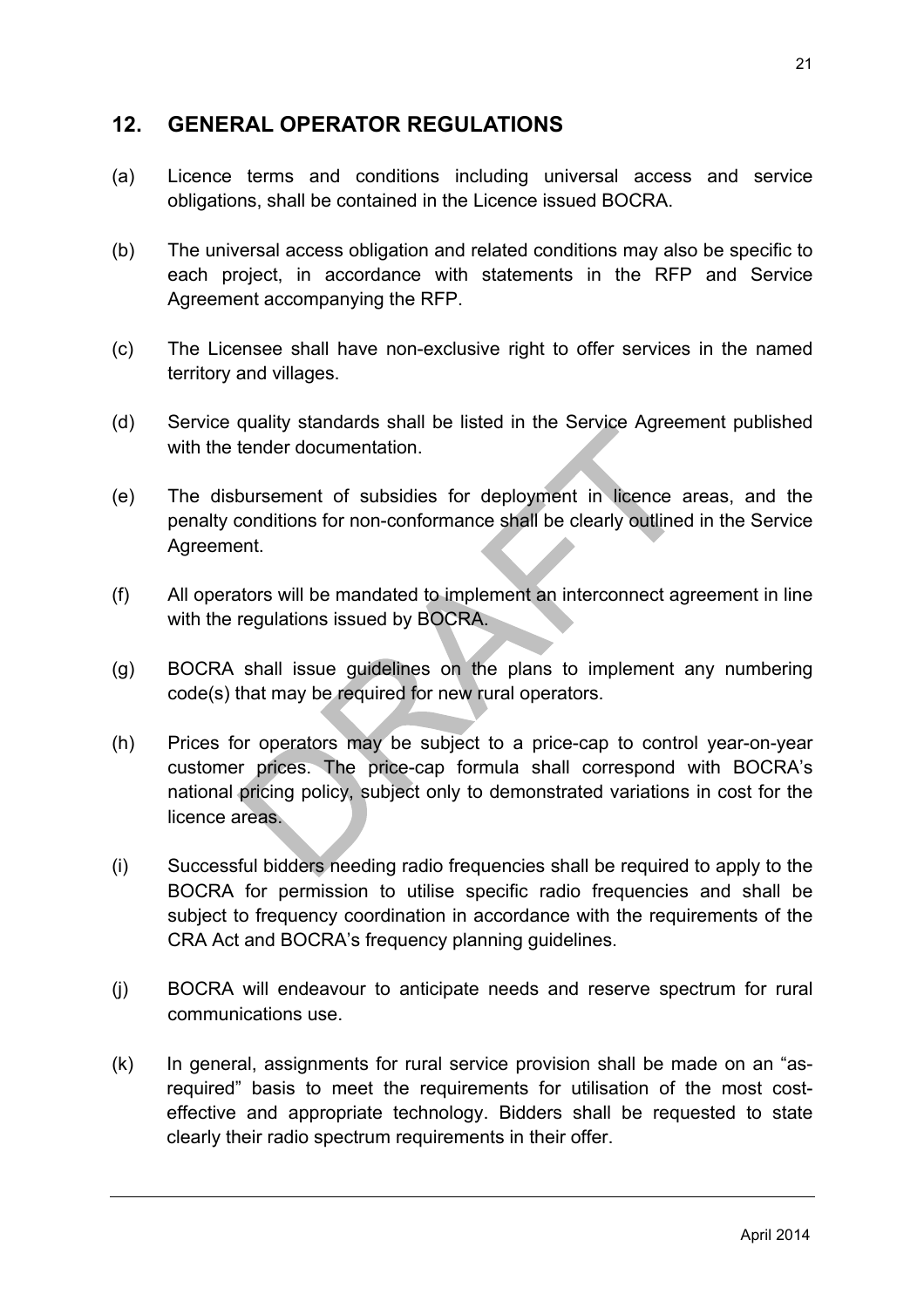# **13. PERFORMANCE MONITORING, PENALTIES & ENFORCEMENT**

#### **13.1 INSPECTIONS FOR SUBSIDY DISTRIBUTION**

- (a) The UASF Manager will ensure that the conditions stipulated in the operators' Service Agreements, including technical compliance, during the roll-out periods are met, before any payments are made after the initial downpayment.
- (b) The Technical Auditor appointed by the UASF Board shall carry technical inspections, which will include the following:
	- I. Determination as to whether each of the Construction Milestones identified in the subsidy disbursement schedule have been met;
	- II. Determination as to whether any of the services identified meet the availability and quality specifications of the Service Agreement;
	- III. Determination as to whether the overall network meets specifications;
	- IV. Issuing a Construction Milestone Certification to the parties to indicate that a Construction Milestone has been completed in accordance with the schedule, or has not been completed;
	- V. Making a determination as to whether a Force Majeure event exists in accordance with the Service Agreement; and
	- VI. Issuing any relevance and justifiable technical amendments.

## **13.2 NETWORK STATUS AND ROLLOUT**

(a) The UASF shall require quarterly reports from operators showing network and service status and rollout statistics, in order to keep record of total network achievement as well as to monitor operator performance against their service contracts.

# **13.3 ONGOING SERVICE QUALITY**

- (a) UASF shall maintain a database of service quality requirements and operator compliance, in order to:
	- I. Ensure that operators receiving subsidy provide an acceptable grade of service, in accordance with their Service Agreement;
	- II. Ensure operator compliance with obligations;
	- III. Determine the need for remedial action; and
	- IV. Create competitive pressure towards good performance.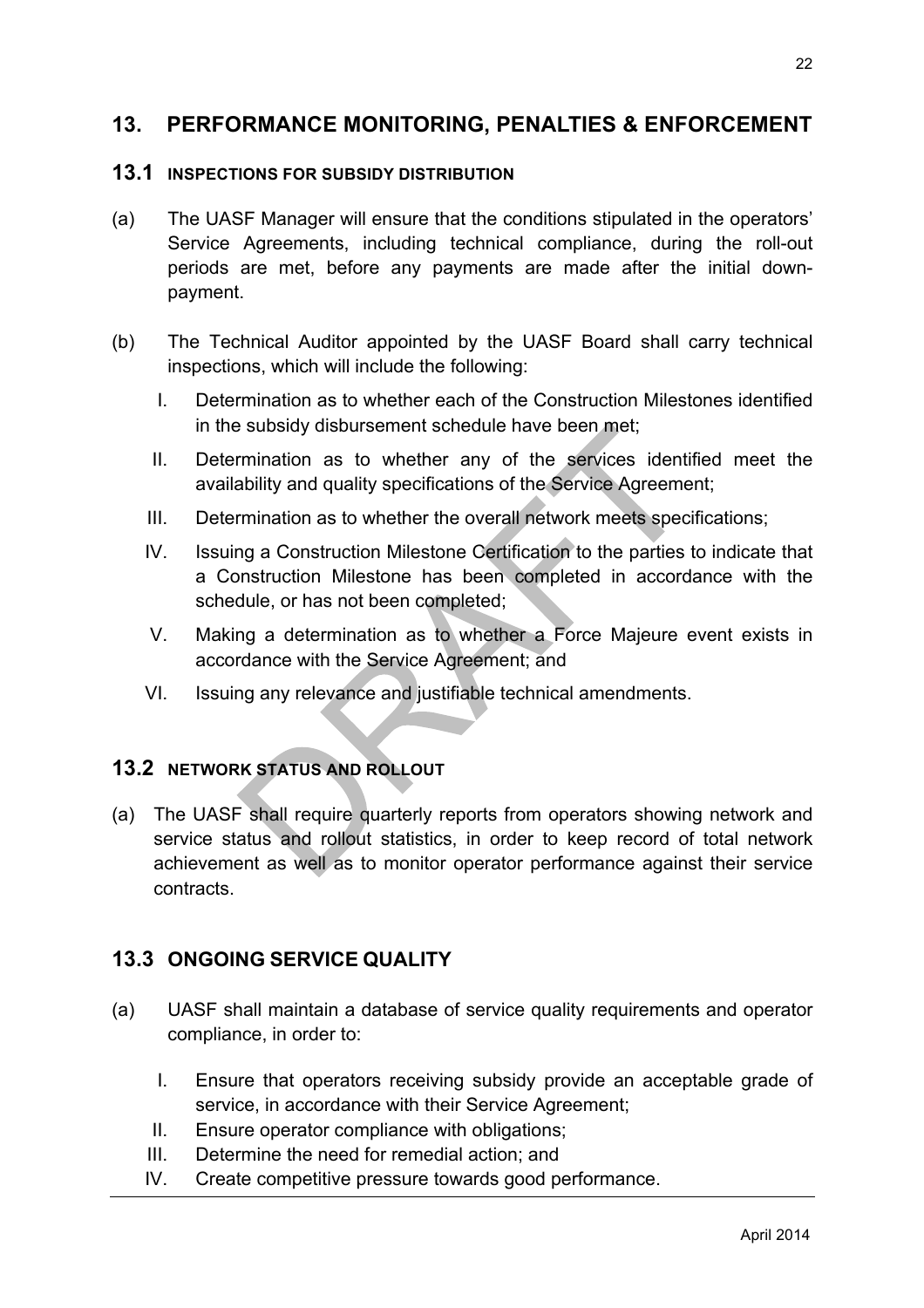# **13.4 ENFORCEMENT, RECOURSE & PENALTIES**

Licence holders assisted by UASF shall be subject to all the requirements and obligations contained in their licences. BOCRA shall have the right to exercise whatever recourse as empowered under the CRA Act in the event of violations by licensees.

April 2014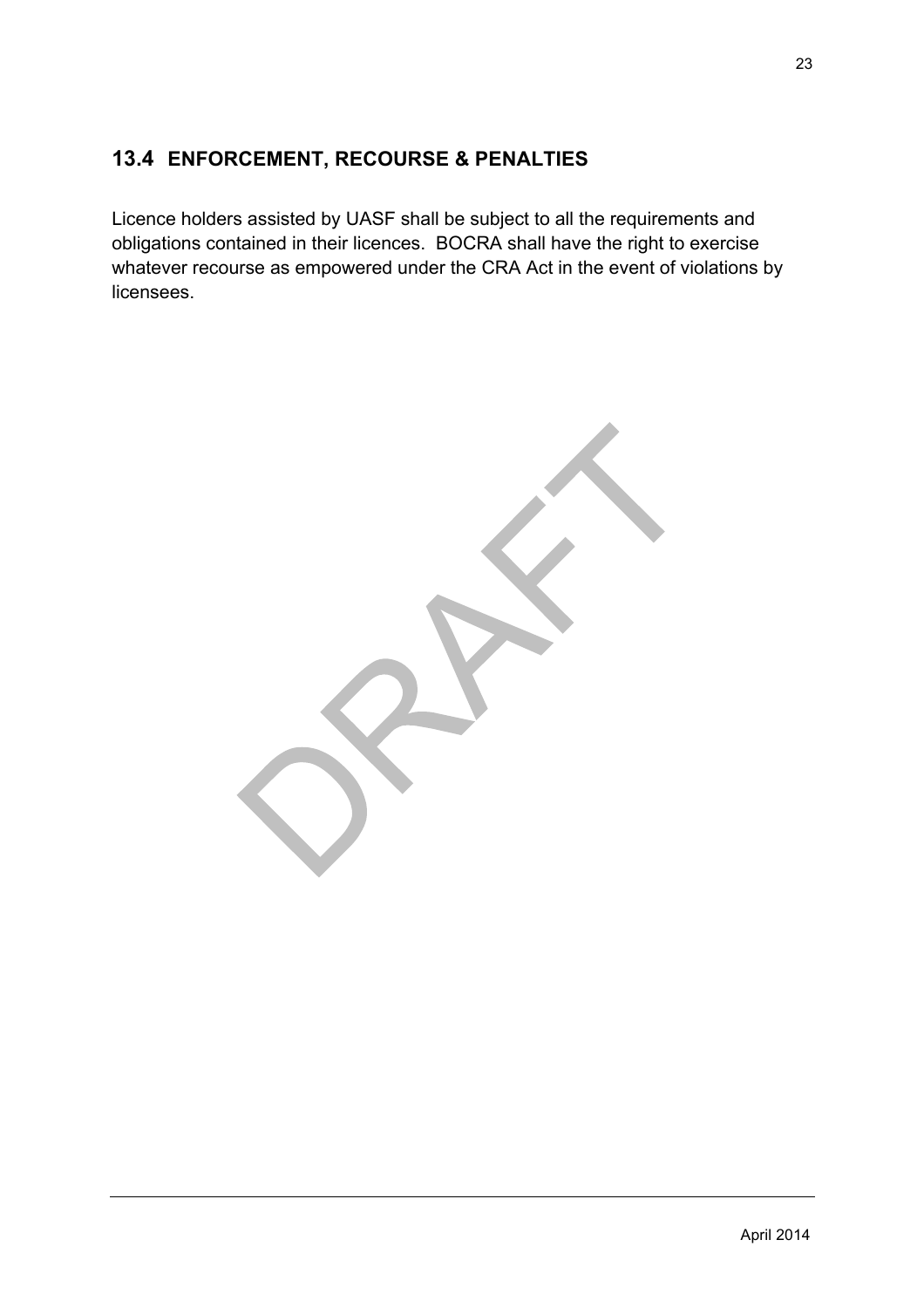# **ANNEX A**

# **TYPE 1 TENDERING** - **DOCUMENT CHECKLIST**

**REQUEST FOR PROPOSAL (RFP)**

**SERVICE AGREEMENT**

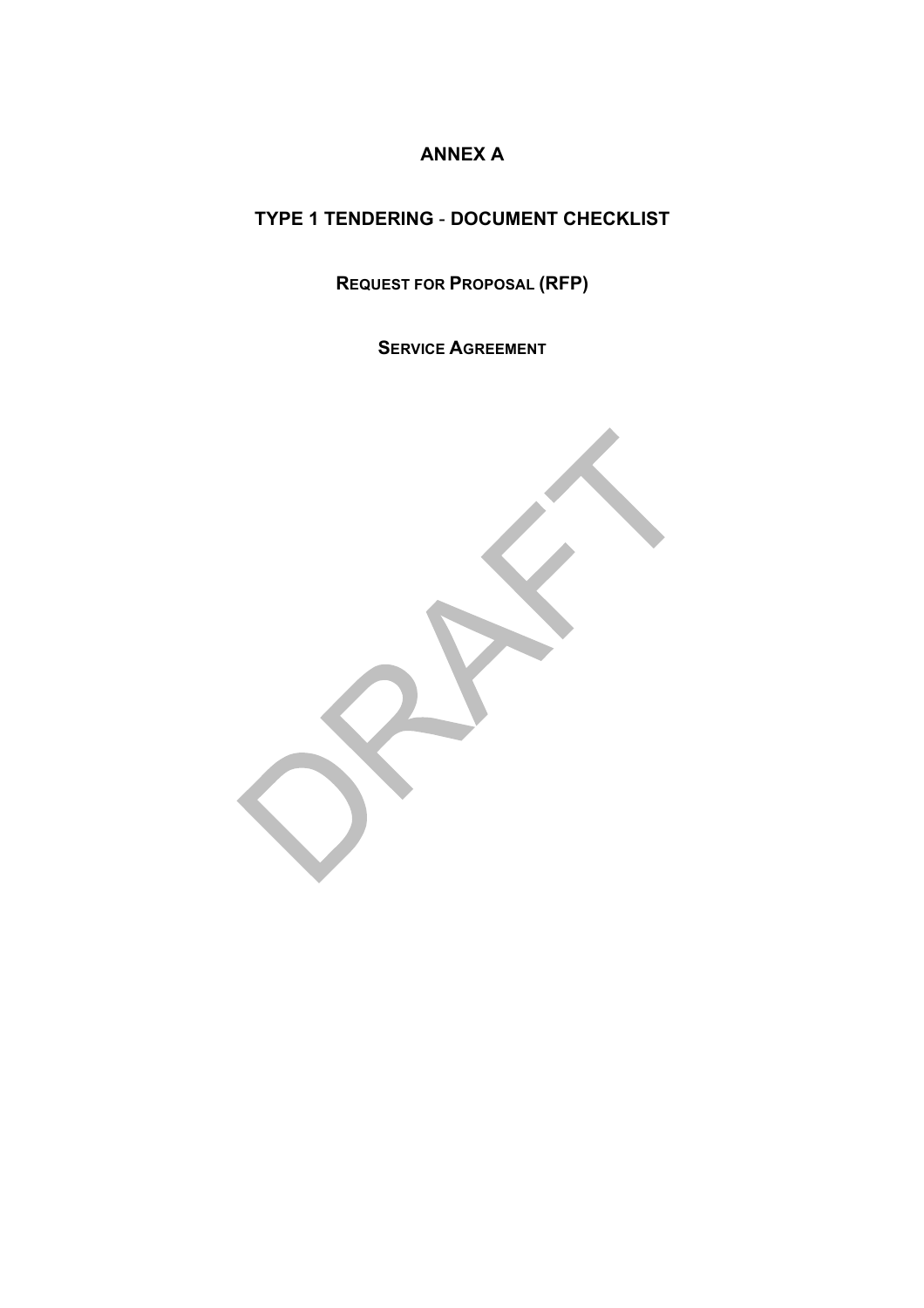#### **REQUEST FOR PROPOSAL (RFP)**

#### **TABLE OF CONTENTS**

#### • **Part 1 – Definitions**

#### • **Part 2 - General Introduction**

- Background Information on Country
- The National Network Infrastructure
- **ICT Policy and Related Strategies**
- The Universal Access and Service Fund Obligations
- Type of Licence on offer, Regulatory Authority, etc.
- Address for correspondence

#### • **Part 3- Rights & obligations of the service provider**

- **Exclusivity**
- Construction of USO Network
- USO Subsidy payments
- Service Availability and Quality Specifications
- Regulation of Operators
- **Interconnection**
- Regulation of USO Service Provider's tariffs
- Authority to construct & use facilities
- Requirement to own and operate USO Network
- Transfer or change of control
- Access to public & private lands
- Force Majeure
- **Technical Arbitrator**
- **Technical Auditor**
- Compliance with law
- Terms of licence and USO Service Agreement
- Other provisions of the USO Service Agreement
- Fees payable by a USO Service Provider
- Frequency spectrum

#### • **Part 4 – Instructions to Applicants**

- Selection of successful Applicant
- Meaning of "Qualified Applicant"
- Eligibility of Proposals
- Eligibility of Applicants
- Botswana Company
- Financing Capacity
- **Operational Experience**
- Compliance with Licence(s)
- Field Proven Equipment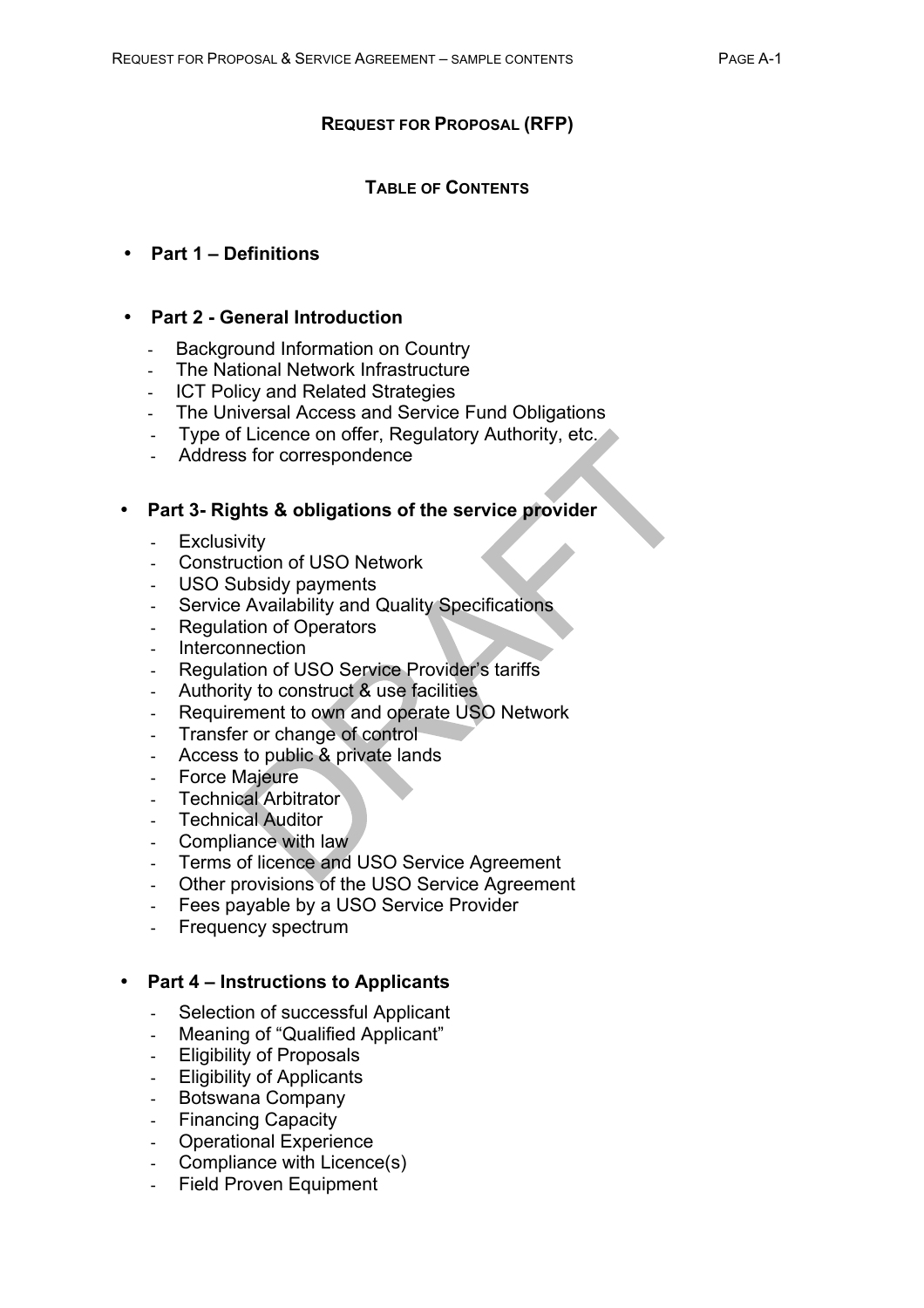- Eligibility to receive USO Subsidy
- Period of Validity of Proposals
- Bid Security
- Grounds for Disqualification
- Contents & format of Proposals
- Qualifications and Service Proposal
- Subsidy Proposal
- Compliance checklist
- Pre-proposal Meeting
- Submission of the Proposal
- Opening of Proposals
- Evaluation of Proposals
- Lowest Proposed USO Subsidy is above Maximum Amount
- Maximum USO Subsidy Amount
- Letter of Intent
- Security for Performance
- Information provided by BOCRA
- Communications, Comments & Requests for Clarification
- Confidentiality of Proposals
- BOCRA use of applications
- Cost of Proposal & Bidding
- Modification of the Terms of USO Service Agreement and License
- **Reservation of Rights**
- Legal & Formal Requirements

## **ANNEXES (As Appropriate)**

- Subsidy Proposal Form
- Bid Security Form
- Performance Guarantee Form
- List of localities to be served
- **Frequency Spectrum Application Forms**
- General Guidelines on Interconnection
- Current Termination rates
- Tariff Guideline
- **National Numbering Plan**
- Communications Regulations
- ICT Policy
- Draft of Proposed Licence
- Compliance Checklist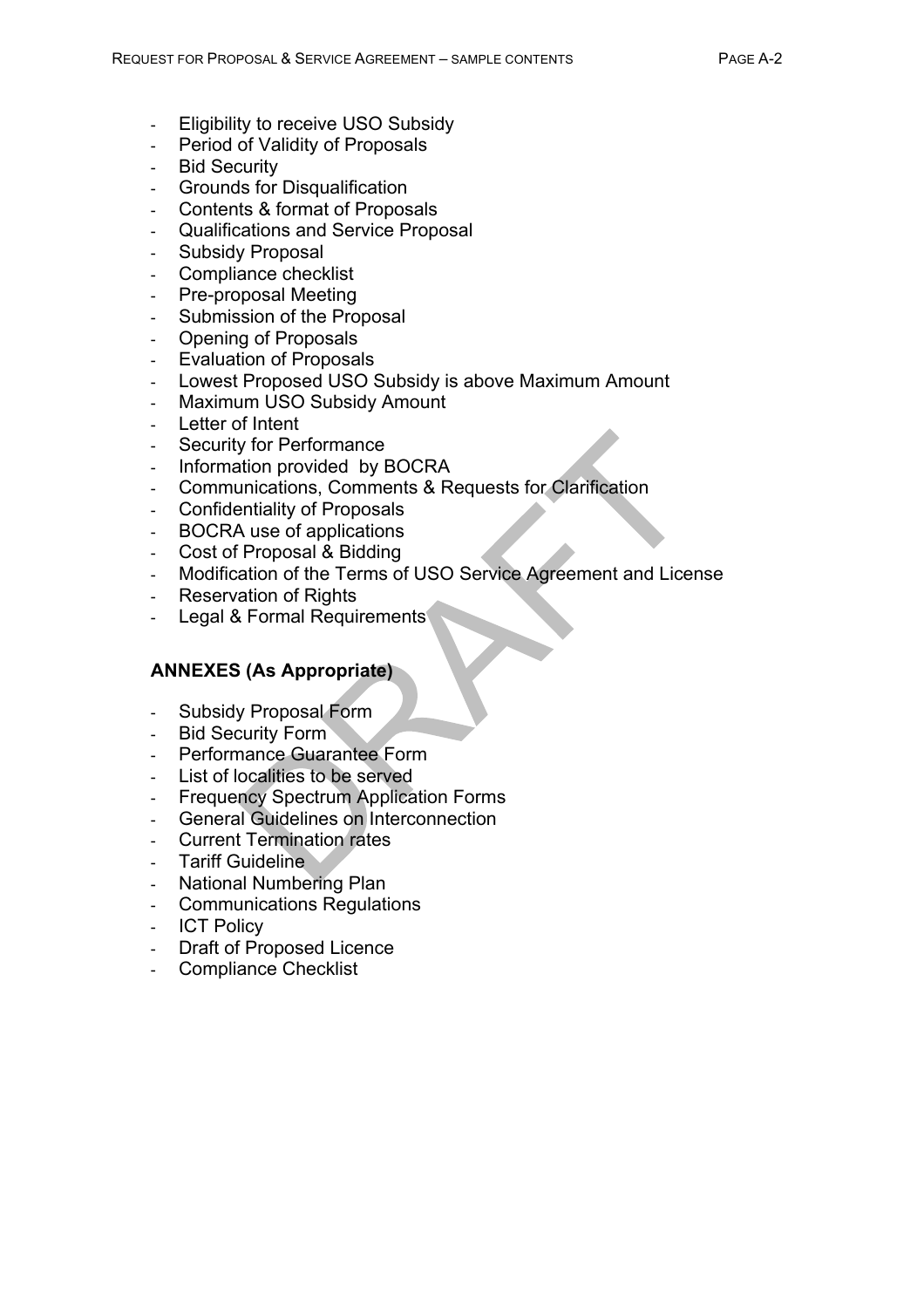#### **SERVICE AGREEMENT**

#### **TABLE OF CONTENTS**

#### • **Article 1 – Interpretation**

- **Definitions**
- **Headings**
- Extended Meanings
- **Currency**
- **Schedules**

#### • **Article 2 – provision of USO Network and Services**

- General
- Construction of the USO Network
- Space Segment Hiring Obligations
- Provision of USO Services
- Obligation to Meet RFP / Proposal
- Variations to Specifications requested by Tenderer or BOCRA
- Service Availability and Quality
- Emergency Services Provision
- Obligations to Accept Licence
- Radio Communication Licence obligations
- Compliance with Numbering Regime
- Provisions as to Land Usage, Erection of Masts and Infrastructure
- **Article 3 – Ownership and Control**
	- Ownership and control of the USO Network
	- Change of Control of USO Service Provider

## • **Article 4- Rights & Obligations of the Service Provider**

- Failure to meet construction schedule requirements
- Failure to maintain service availability and Quality of Service specifications

## • **Article 5 – Payment of the USO Subsidy**

- Payment of the USO Subsidy
- Payment Retention Provisions
- **Article 6 – Security for Performance**
	- Security for Performance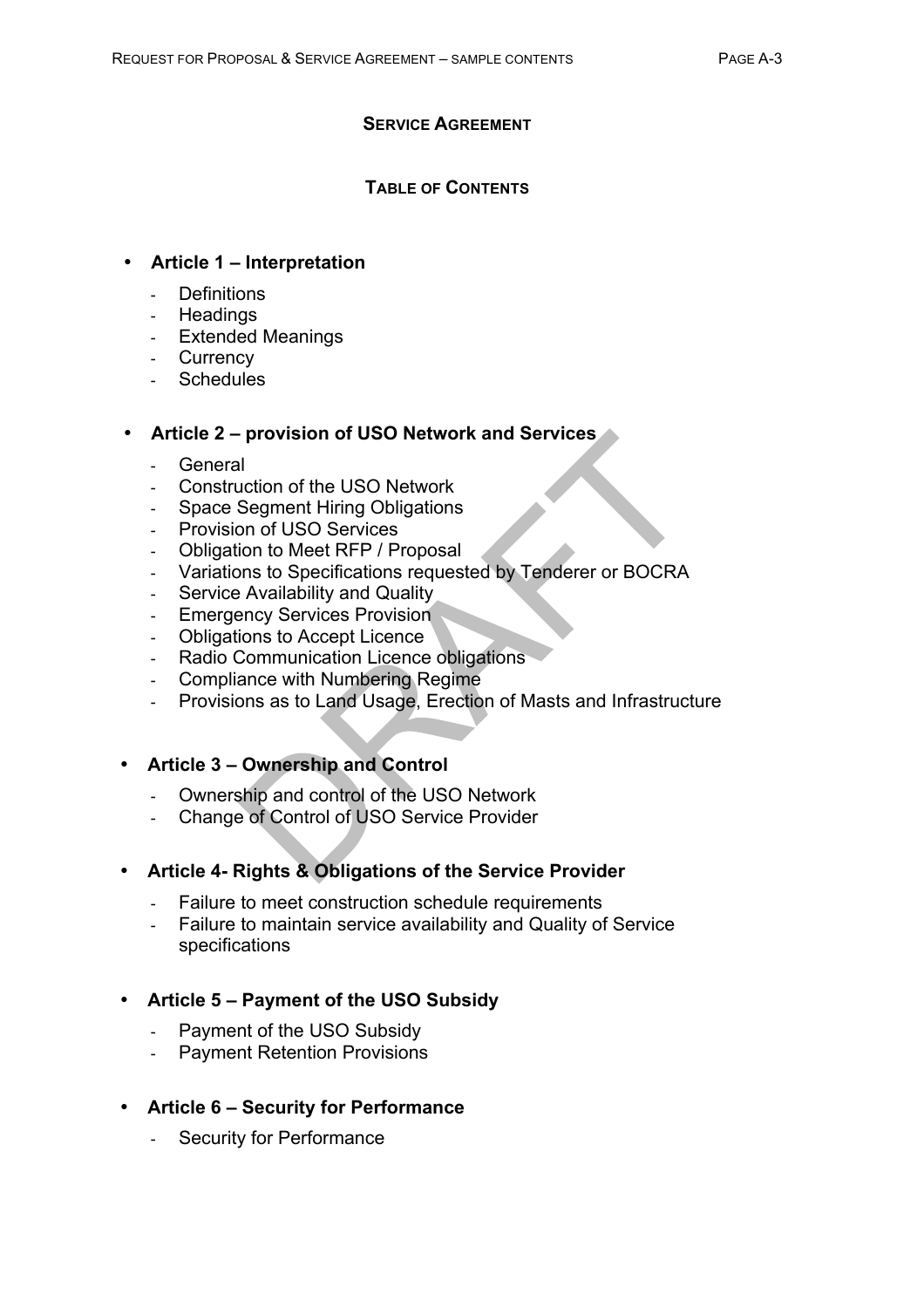#### • **Article 7 – Insurance**

- Insurance Types and Level of Coverage
- Botswana Authorisation, Material Changes and Evidence of Coverage
- Changes in the Insurance industry

## • **Article 8 – Technical Auditor**

- Appointment of Technical Auditor
- Role of the Technical Auditor
- Methodology, Tests & Reporting Structures

## • **Article 9 – Reporting**

- Reports

#### • **Article 10 – Dispute Resolution**

- Dispute Resolution Process
- Technical matters
- **Arbitration**
- Dispute Resolution Costs
- Exemption from Dispute Resolution Process

## • **Article 11 – Representations and Warranties**

- Mutual Representations and Warranties
- Representations and Warranties of USO Service Provider

#### • **Article 12 – Indemnification**

- Indemnification

## • **Article 13 – Force Majeure**

- Force Majeure
- Technical Amendments
- Duration of Force Majeure event beyond six months

#### • **Article 14 – Confidentiality**

- Confidentiality

## • **Article 15 – Term and Termination**

- Term
- Termination Bankruptcy/Insolvency, Winding Up, Etc.
- Termination Material Breach
- Termination Other Remedies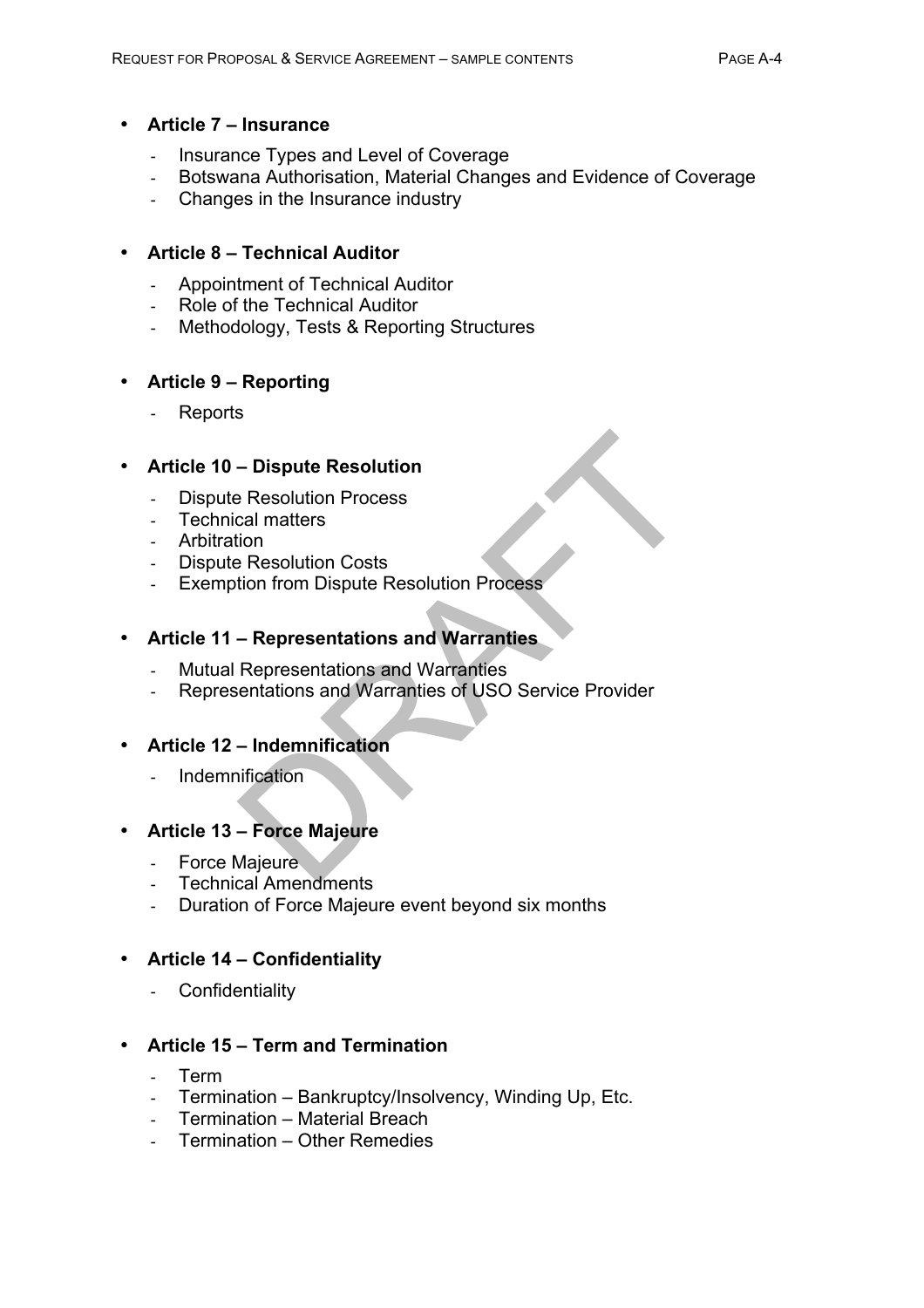#### • **Article 16 – General**

- Records, Audit and Inspection
- Time of the essence
- Expenses
- Public Announcements
- Benefit of the Agreement
- Entire Agreement
- Amendments and Waiver
- Assignment
- Notices
- Governing Law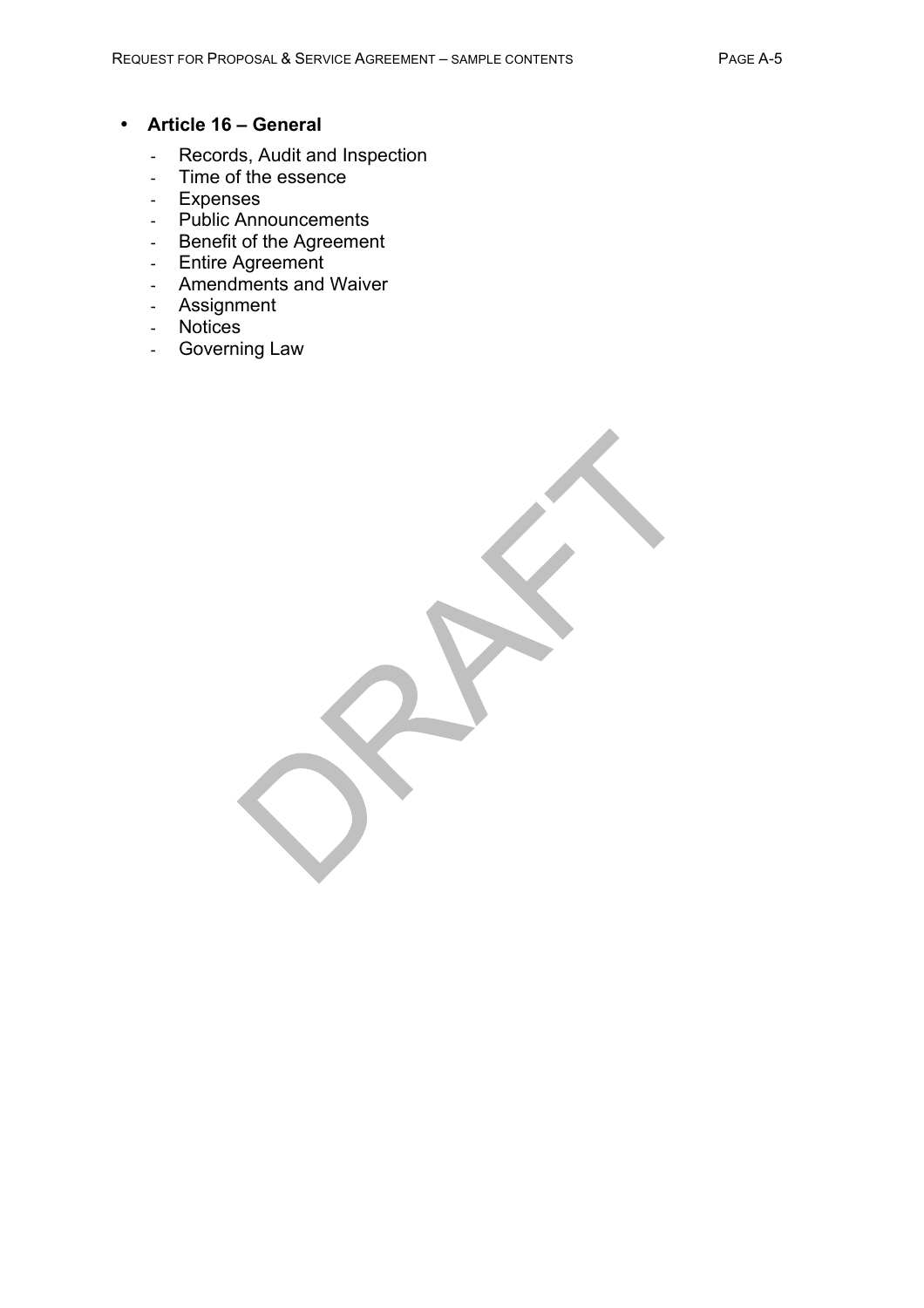## **ANNEX B**

# **TYPE 2 TENDERING – BUSINESS PLAN FORMAT**

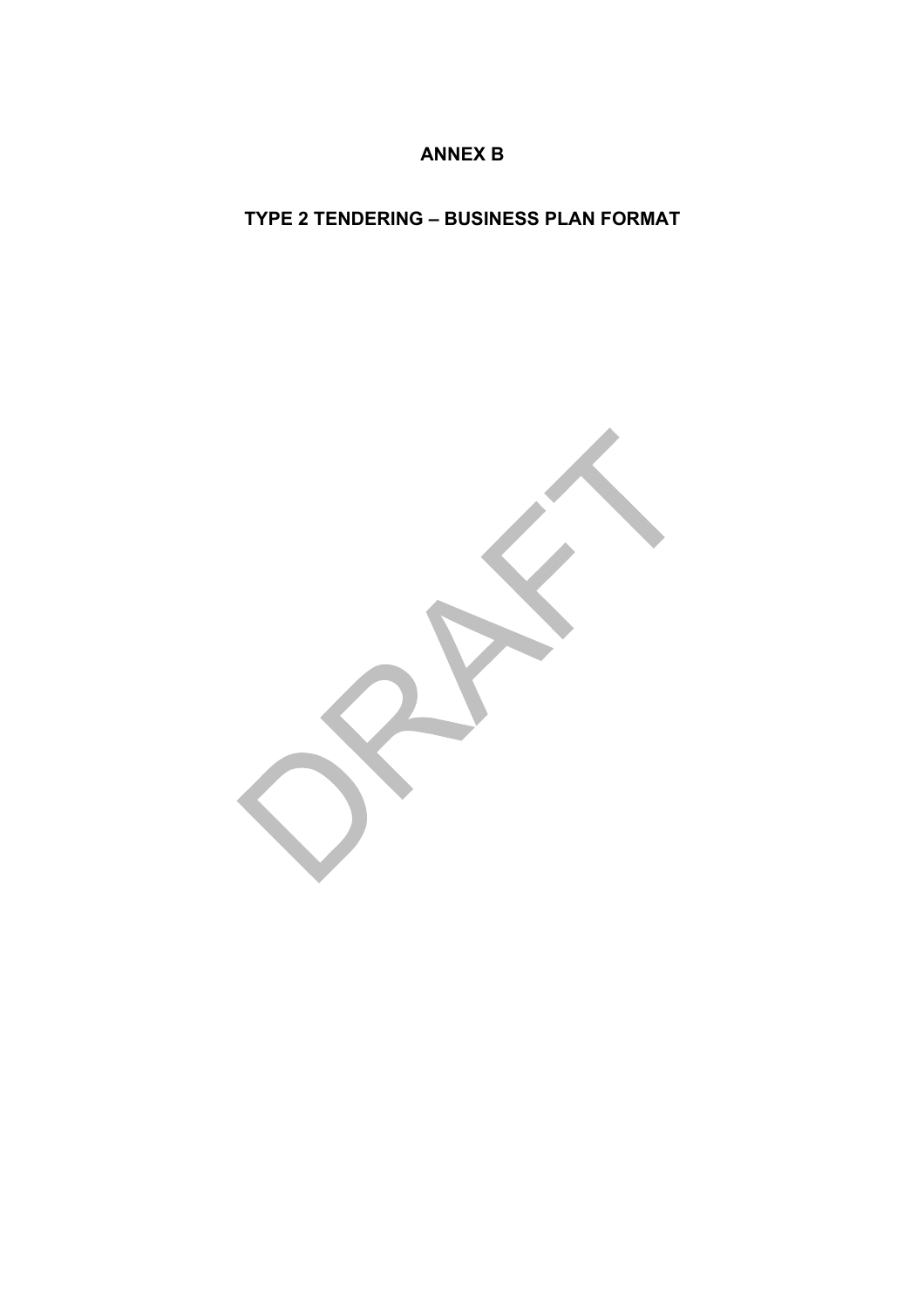# ANNEX B: TYPE 2 TENDERING – BUSINESS PLAN FORMAT

| School/Institution/Company                            | Name of sponsoring organisation                                                                                                                                                                                          |
|-------------------------------------------------------|--------------------------------------------------------------------------------------------------------------------------------------------------------------------------------------------------------------------------|
| Location                                              | District, Village                                                                                                                                                                                                        |
| Contact                                               | Name<br>Title<br><b>Address</b><br>Phone & fax<br>Email                                                                                                                                                                  |
| <b>Title of Project</b>                               | (E.g. School Network, Internet Public Access<br>Centre)                                                                                                                                                                  |
| Main objectives of project                            | Describe the essential vision of the project.                                                                                                                                                                            |
| User community                                        | Who the main users of the facility will be. If<br>appropriate, show difference between initial<br>phase (e.g. school) and second phase (e.g.<br>community users)                                                         |
| Main benefits of the project                          | E.g. increase of educational resources for the<br>school, access to more career information,<br>business development opportunities for the<br>community, information access for general<br>populace, etc.                |
| Description of facilities to be<br>provided/deployed. | Describe the scale of the network/centre (e.g.<br>number of computers, printing, office services<br>equipment, type of Internet access, etc.)                                                                            |
| Ownership & Management                                | Describe who will be responsible for the<br>financial, technical/operational and human<br>resource aspects of the project.<br>Explain who the manager and staff will be, and<br>whether / how much training is required. |
| Capital costs                                         | Computer equipment<br><b>Local Area Network</b><br><b>Communications Terminal equipment</b><br>Electrical power system<br>Furniture<br>Building/room/facility preparation<br>Other                                       |
| Operating costs                                       | Staffing<br>Communications / Internet (monthly, annually)<br><b>Services</b><br>Other                                                                                                                                    |
| Costs already covered & by<br>whom                    | Outline financial resources already identified                                                                                                                                                                           |
| Partnerships & assistance<br>secured                  | Describe any agencies, NGOs, companies who<br>have agreed to provide financial, technical,                                                                                                                               |